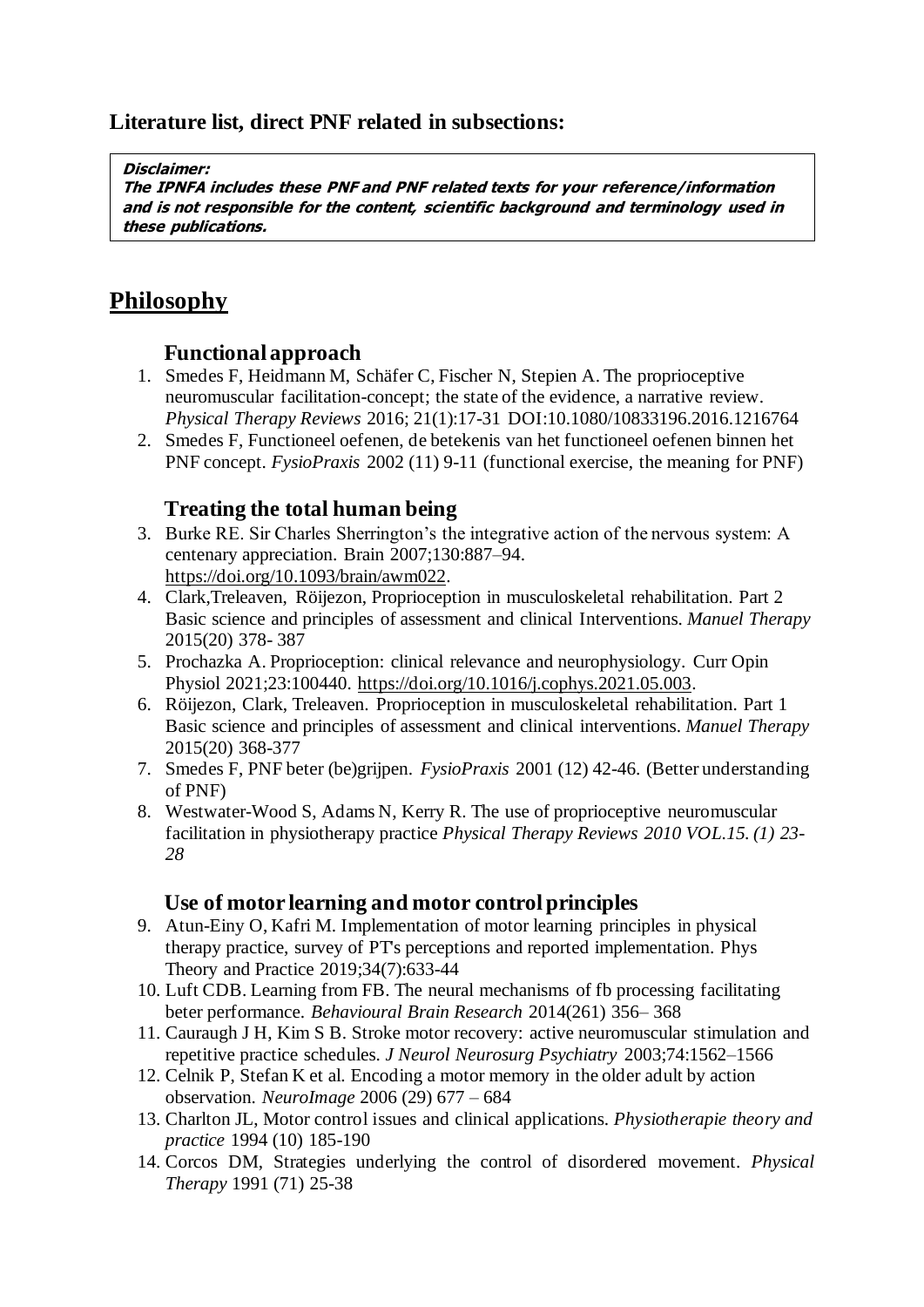- 15. Filimon F, et al. Human cortical representations for reaching mirror neurons for execution, observation and imagery. *Neuroimage*. 2007 37(4): 1315–1328
- 16. Frank JS, Earl M, Coördination of posture and movement. *Physical Therapy* 1990 (12) 109-117
- 17. Frey SH, Fogassi L, Grafton S, Picard N, Rothwell JC, Schweighofer N, Corbetta M, Fitzpatrick SM. Neurological Principles and Rehabilitation of Action Disorders : Computation, Anatomy, and Physiology (CAP) Model *Neurorehabil Neural Repair*  2011; 25: 6-20
- 18. Grafton ST, Salidis J, Willingham DB. Motor Learning of Compatible and Incompatible Visuomotor Maps *Journal of Cognitive Neuroscience* 2001 13:2, 217– 231
- 19. Halsband U, Lange RK. Motor learning in man: A review of functional and clinical studies. *Journal of PhysiologyParis* 2006 (99) 414-424
- 20. Hecht H, Prinz W, Vogt S. Motor Learning enhances perceptual judgment. a case for action-perception transfer*. Psychological research* 2001(65) 3-14
- 21. Jie L-J, Kleynen M, Meijer K, Beurskens A, Braun S. Implicit and explicit motor learning interventions have similar effects on walking speed in people after stroke: a randomized controlled single blind trial. MedRxiv 2019:19008797. [https://doi.org/10.1101/19008797.](https://doi.org/10.1101/19008797)
- 22. Kesar TM, Sauer MJ, Binder-Macleod SA et al. Motor learning during post stroke gait rehabilitation: A case study. *J Neurological PT* 2014; 38:183-189
- 23. Kleyenen M, Beurskens A, Olijve H, Kamphuis J, Braun S. Application of motor learning in neurorehabilitation, a framework for health-care professionals *Physiotherapie theory and practice 2018 DOI: [10.1080/09593985.2018.1483987](https://doi.org/10.1080/09593985.2018.1483987)*
- 24. Krakauer JW. Motor learning: its relevance to stroke recovery and neurorehabilitation. *Current Opinion in Neurology* 2006, 19:84–90
- 25. Latash ML, Levin MF, Scholz JP, Schöner G. Motor control theories and their applications. *Medicina (Kaunas) 2010;46(6):382-92*
- 26. Lee TD, Swanson LR, Hall AL, What is repeated in a repetition? Effects of practice conditions on motor skill acquisition. *Physical Therapy* 1991 (71) 150-156
- 27. Malouin F, Jackson PL, Richards CL. Towards the integration of mental practice in rehab programs. a critical review. *Frontiers in Human Neuroscience* 2013 (9) 01-20
- 28. Marks R, Peripheral mechanisms underlying the signaling of joint position. *NZ Journal of Physiotherapy* 1997 April
- 29. Mulder T, A process- oriented model of human motor behaviour: toward a theorybased rehabilitation approach. *Physical Therapy* 1991 (2) 82-89.
- 30. Newell KM, Vaillancourt DE. Dimensional change in motor learning. *Human Movement Science* 2001 (20) 695-715
- 31. Rokni U et al. Motor Learning with Unstable Neural Representations *Neuron* 2007 (54) 653–666
- 32. Spampinato D, Celnik P. Multiple Motor Learning Processes in Humans: Defining Their Neurophysiological Bases. Neuroscientist 2021;27:246–67. [https://doi.org/10.1177/1073858420939552.](https://doi.org/10.1177/1073858420939552)
- 33. Sanes JN, Donoghue JP. Plasticity and Primary Motor Cortex. *Annu. Rev. Neurosci*. 2000. 23:393–415
- 34. Stanley J, Krakauer JW. Motor skill depends on knowledge of facts. *Frontiers in Human Neuroscience* 2013 (8) 01-11
- 35. Stefan K, Classen J, CelnikP, Cohen LG. Concurrent action observation modulates practice-induces motor memory formation. *European Journal of Neuroscience* 2008 (27) 730–738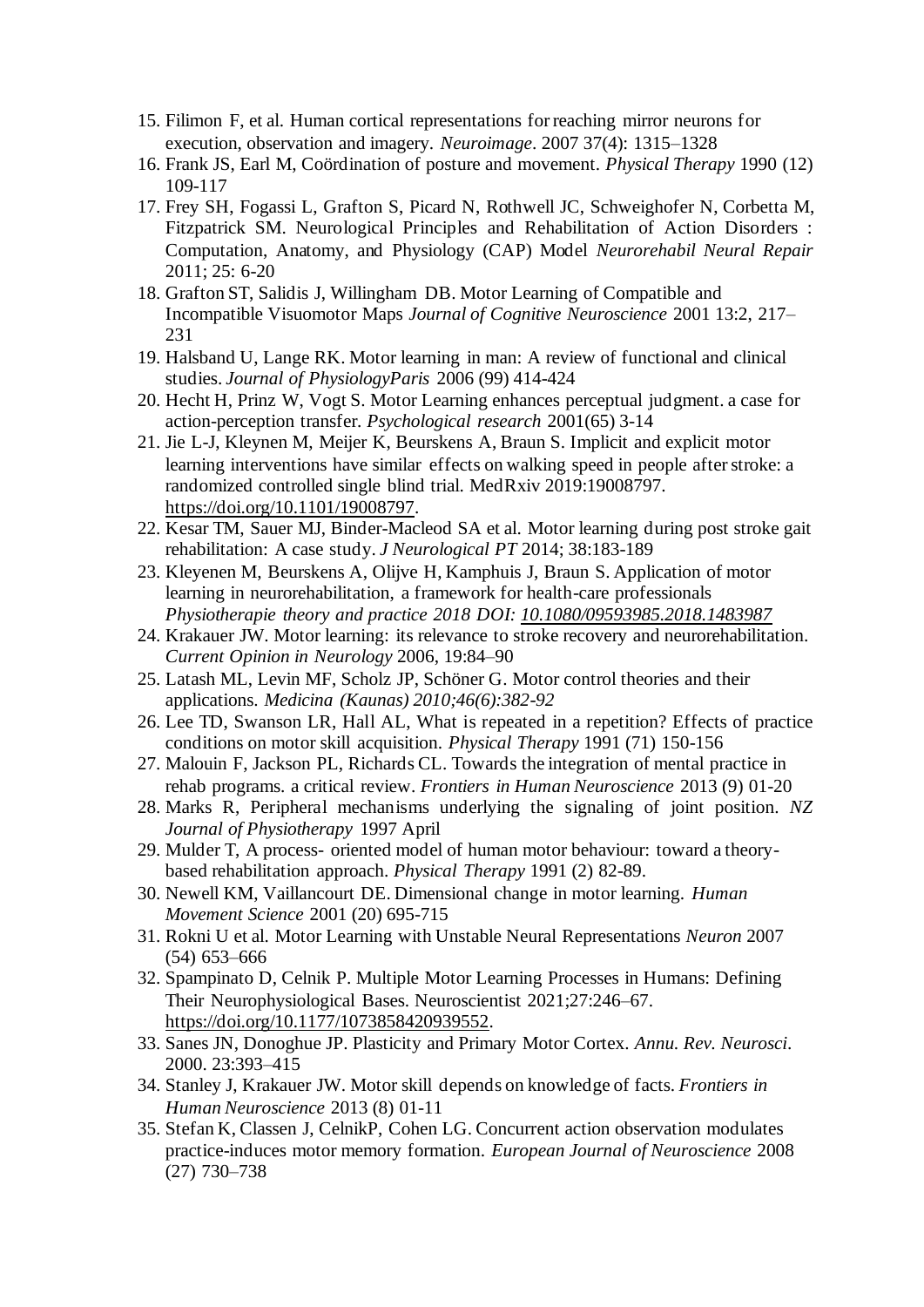- 36. Sugawara K. Change in motor cortex activation for muscle release by motor learning. Phys Ther Res 2020;23:106–12. [https://doi.org/10.1298/ptr.r0010.](https://doi.org/10.1298/ptr.r0010)
- 37. Taub E, et al. An operant approach to rehab medicine, overcoming learned nonuse by shaping. *Journal of experimental analysis of behaviour.* 1994 (61) 281-293
- 38. Taylor JA, Ivry RB. The role of strategies in motor learning *Ann. N.Y. Acad. Sci*. 2012 doi: 10.1111/j.1749-6632.2011.06430.x
- 39. Vereijken B, Whiting HTA, Newell KM. Free(z)ing Degrees of Freedom in Skill Acquisition. *Journal of Motor Behavior* 1992 (24) 1, 133-142
- 40. Vereijken et al. Changing coordinative structures in complex skill acquisition. *Human Movement Science* 1997 (16) 823-844
- 41. Vereijken B, Van Emmerik REA, Bongaardt R, Beek WJ , K.M. Newell. Changing coordinative structures in complex skill Acquisition. Human Movement Science 1997 (16) 823-844
- 42. Vliet van PM, Wulf G. Extrinsic feedback for motor learning after stroke what is the evidence. *Disability and Rehabilitation* 2006 (28) 831 – 840
- 43. Waddell KJ, Strube MJ, Bailey RR et al. Does task-specific training improve upper limb performance in daily life post stroke? Neurorehabilitation and Neural Repair 2017, Vol. 31(3) 290-300, doi: 10.1177/1545968316680493
- 44. Winstein CJ, Knowledge of results and motor learning Implications for physical therapy. *Physical Therapy* 1991 (71) 140-149.
- 45. Wulf G, Höss M, Prinz W. instructions for motor learning differential effect for internal versus external focus of attention. *Journal of motor behavior* 1998 (30) 2
- 46. Wulf G, Shea C, Lewthwaite R. Motor Learning and Performance: A Review of Influential Factors. *Medical Education* 2010;44:75–84
- 47. Wulf G, Lewthwaite R. Optimizing performance through intrinsic motivation and attention for learning: The OPTIMAL theory of motor learning. *Psychon Bull Rev* 2016; 23:1382–1414
- 48. Yoshida N, Suzuki T, Ogahara K, Higashi T, Sugawara K. Somatosensory temporal discrimination threshold changes during motor learning. Somatosens Mot Res 2020;37:313–9. [https://doi.org/10.1080/08990220.2020.1830755.](https://doi.org/10.1080/08990220.2020.1830755)
- 49. Zwicker JG, Harris SR. A reflection on motor learning theory in pediatric occupational therapy practice. *Canadian journal of Occupational Therapy* 2009 (76) 1 29-37

# **Basic procedures**

## **Tactile stimulus**

- 50. Fallon JB et al. Evidence for Strong Synaptic Coupling Between Single Tactile Afferents From the Sole of the Foot and Motoneurons Supplying Leg Muscles. *J Neurophysiol* 2005 (94) 3795–3804
- 51. Jeka JJ,Lackner JR. Fingertip contact influences human postural control 1994. *Exp Brain Res* 1994 (100) 495-502
- 52. Saradjian AH, Tremblay L, Perrier J, Blouin J, Mouchnino L. Cortical facilitation of proprioceptive inputs related to gravitational balance constraints during step preparation. *J Neurophysiol* 2013;110: 397–407

#### **Verbal stimulus**

53. Sadowski J, Mastalerz A, Niznikowski, Wisniowski W, Biegajlo M, Kulik M. The effects of different types of verbal feedback on learning a complex movement task. *Polish Journal of Sports and Tourism.* 2011;18:308-310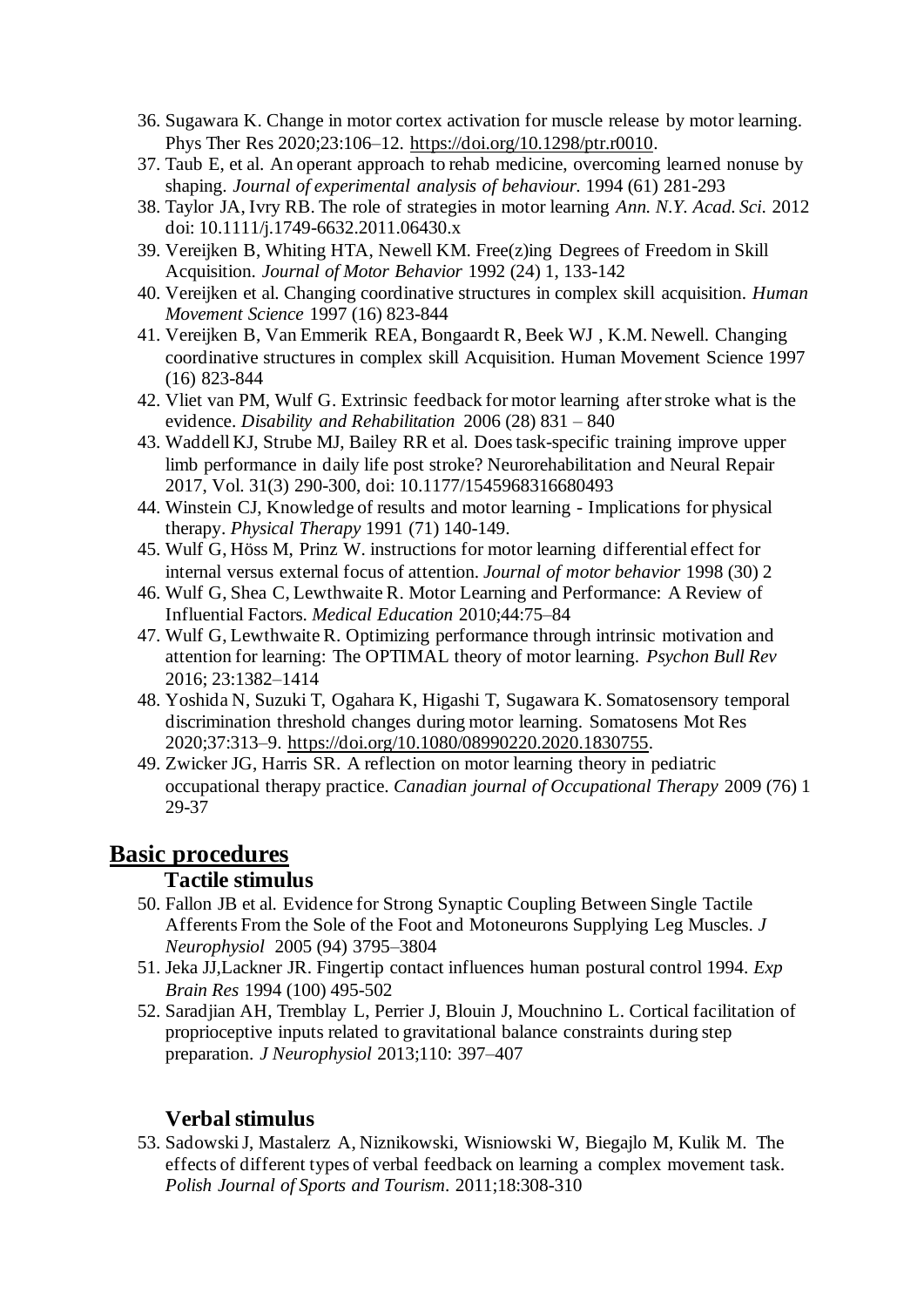#### **Visual stimulus**

- 54. Mohapatra S, Krishnan V, and Aruin AS. The effect of decreased visual acuity on control of posture Clin Neurophysiol. 2012 January ; 123(1): 173–182
- 55. Prodoehl J, Vaillancourt DE. Effects of visual gain on force control at the elbow and ankle *Exp Brain Res*. 2010; 200(1): 67–79.
- 56. Ramachandran VS, Altschuler EL. The use of visual feedback, in particular mirror visual feedback, in restoring brain function. *Brain* 2009: 132; 1693–1710

#### **Resistance**

- 57. Gabriel DA, Kamen G, Frost G: Neural adaptations to resistive exercise, mechanisms and recommendations for training practices. *Sports Med 2006 (2) 183-189*
- 58. KofotolisN, Vrabas IS, Vamvakoudis E, Papanikolaou A, Mandroukas K: Proprioceptive neuromuscular facilitation training induced alterations in muscle fiber type and cross sectional area. *British Journal of Sports Medicine 2005 (3):e11.*

#### **Approximation**

- 59. Fitts RH1, Riley DR, Widrick JJ. Functional and structural adaptations of skeletal muscle to microgravity. *J Exp Biol. 2001 Sep;204(Pt 18):3201-8.*
- 60. Horstmann GA1, Dietz V. A basic posture control mechanism: the stabilization of the centre of gravity. *Electroencephalogr Clin Neurophysiol. 1990;76(2):165-176*
- 61. Mahani MK, Karimloo M, Amirsalari S. Effects of Modified Adeli Suit Therapy on Improvement of Gross Motor Function in Children With Cerebral Palsy. *Cerebral Palsy Hong Kong Journal of Occupational Therapy, 2010 (21),1:9-14*
- 62. Ratliffe KT, Alba BM, Hallum A, Jewell MJ. Effects of approximation on postural sway in healthy subjects*. Phys Ther. 1987;67(4):502-6.*
- 63. Shin WS, Lee SW, Effect of gait training with additional weight on balance and gait in stroke patients*. Phys Ther Rehab Sci.2014(3);1:55-62*
- 64. Sylos-Labini F, Lacquaniti F, and Ivanenko YP. Human Locomotion under Reduced Gravity Conditions: Biomechanical and Neurophysiological Considerations. *BioMed Research International 2014 DOI:10.1155/2014/547242*
- 65. Yigiter K, Sener G, Erbahceci F, BayarK, Ülger ÖG, Akodogan S: A comparison of traditional prosthetic training versus PNF resistive gait training with trans-femoral amputees. *Prosthetics and orthotics international 2002;26(3):213-217*

#### **Pattern**

- 66. Lial L, Moreira R, Correia L. Proprioceptive neuromuscular facilitation increases alpha absolute power in the dorsolateral prefrontal cortex and superior parietal cortex. Somatosensory & motor research, 2017; 34(3): 204–212, doi.org/10.1080/08990220.2017.1392298
- 67. Moreira et al. Diagonal movement of the upper limb produces greater adaptive plasticity than sagittal plane flexion in the shoulder. *Neuroscience Letters*  2017,643:8–15
- 68. Mc Mullen J, Uhl TL: A kinetic chain approach for shoulder rehabilitation. *Journal of athletic training 2000;35(3):329-337*
- 69. Myers JB, Lephart SM: The role of the sensorimotor system in the athletic shoulder *Journal of athletic training 2000;35(3):351-363*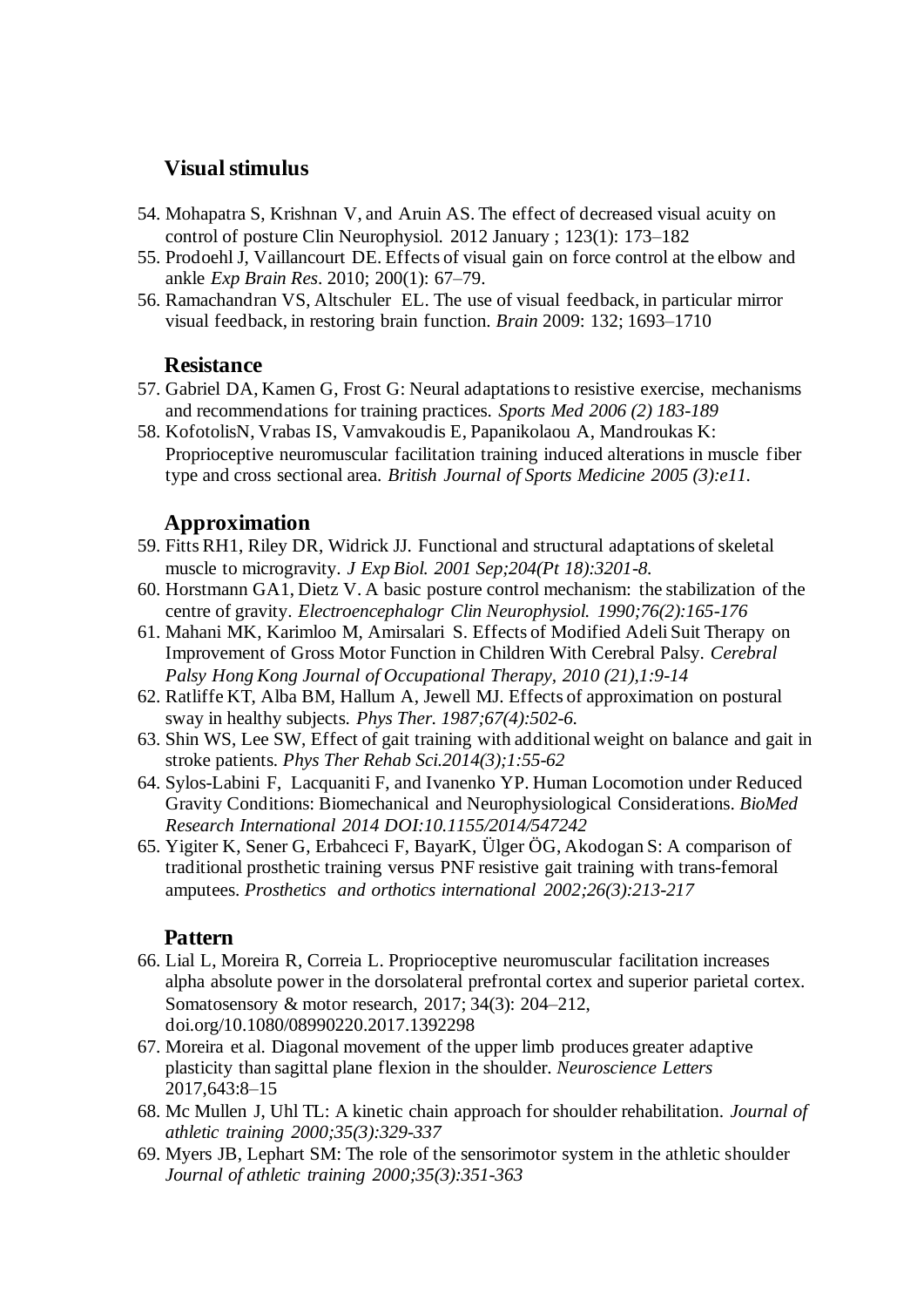- 70. Shimura K, Kasai T: Effects of proprioceptive neuromuscular facilitation on the initiation of voluntary movement and motor evoked potentials in upper limb muscles. *Human movement science 2002;21(1):101-113*
- 71. Youdas JW, Adams KE, Bertucci JE, Brooks KJ, Steiner MM, Hollman JH. Magnitudes of gluteus medius muscle activation during standing hip joint movements in spiral-diagonal patterns using elastic tubing resistance. *Physiother. Theory Pract.*. 2015;31(6):410-7.
- 72. Youdas JW, Arend DB, Extrom JM, Helmus TJ, Rozeboom JD, Hollman JH. Comparison of muscle activation levels during arm abd. in the plane of the scapula vs PNF upper extr. Patterns. *Journal of Strength and Conditioning Research* 2012 (26) 4, 1058-1065
- 73. Witt D, Talbott N, Kotowski S: Electromyographic activity of scapular muscles during diagonal patterns using elastic resistance and free weights. *International Journal of Sports Physical Therapy 2011;6(4):322- 332*

#### **Irradiation**

- 74. Abreu R, Lopes AA, Sousa AS, Pereira S, Castro MP. Force irradiation effects during upper limb diagonal exercises on contralateral muscle activation. *J Electromyogr Kinesiology.* 2015; 25 (2):292-297
- 75. Arai M, ea : Effects of the use of cross-education to the affected side through various resistive exercises of the sound side and settings of the length of the affected muscles. *Hiroshima journal of medical science 2001 (3):65-73*
- 76. Barss TS, Pearcey GEB, Zehr EP. Cross-education of strength and skill: an old idea with applications in the aging nervous system *Yale Journal of Biology and Medicine* 2016;89:81-86*.*
- 77. Carroll GTJ, Herbert RD, Munn J, Lee M. Gandavia SC. Contralateral effects of unilateral strength training. Evidence and possible mechanisms. *J Appl Physiol*  2006;101(5):1514-1522
- 78. Chiou SY, Wang RY, Liao KK, Yang YR: Facilitation of the lesioned motor cortex during tonic contraction of the unaffected limb corresponds to motor status after stroke. *JNPT.* 2016; 40: 15-21
- 79. Dionisio VC, Baptista CRdJA, de Sales Rodrigues A, Sande de Souza LAP. Is it possible to stabilize the trunk using rhythmic stabilization in the upper limb? A crosssectional study of asymptomatic individuals, *Journal of Manual & Manipulative Therapy,2018;* 26:4, 212-217, DOI:10.1080/10669817.2018.1467994
- 80. Gontijo LB, Pererla PD, Neves CDC, Santos AP, Castro Dutra Machado D, Vale Bastos, VH. Evaluation of Strength and Irradiated Movement Pattern Resulting from Trunk Motions of the Proprioceptive Neuromuscular Facilitation*. Rehabilitation Research and Practice Volume 2012, Article ID 281937, 6 pages doi:10.1155/2012/281937*
- 81. Hendy AM; Spittle M; Kidgell DJ Cross education and immobilisation: mechanisms and implication for injury rehabilitation. *Journal of Science and Medicine in Sport 2012(15) 94–101*
- 82. Hwang YI, Park DJ.Comparison of abdominal muscle activity during abdominal drawing-in maneuver combined with irradiation variations.*J Exerc Rehabil*. 2017 Jun 30;13(3):335-339
- 83. Oliveira Ferro de JK, Martins JVP, Cunha Melo Ribeiro BR, et al. oblique muscles during the execution of pelvic patterns of proprioceptive neuromuscular facilitation 2021. Avanços em Medicina 2021, *Published online* e-ISSN 2676-0347 ADOI: 10.52329/AvanMed.6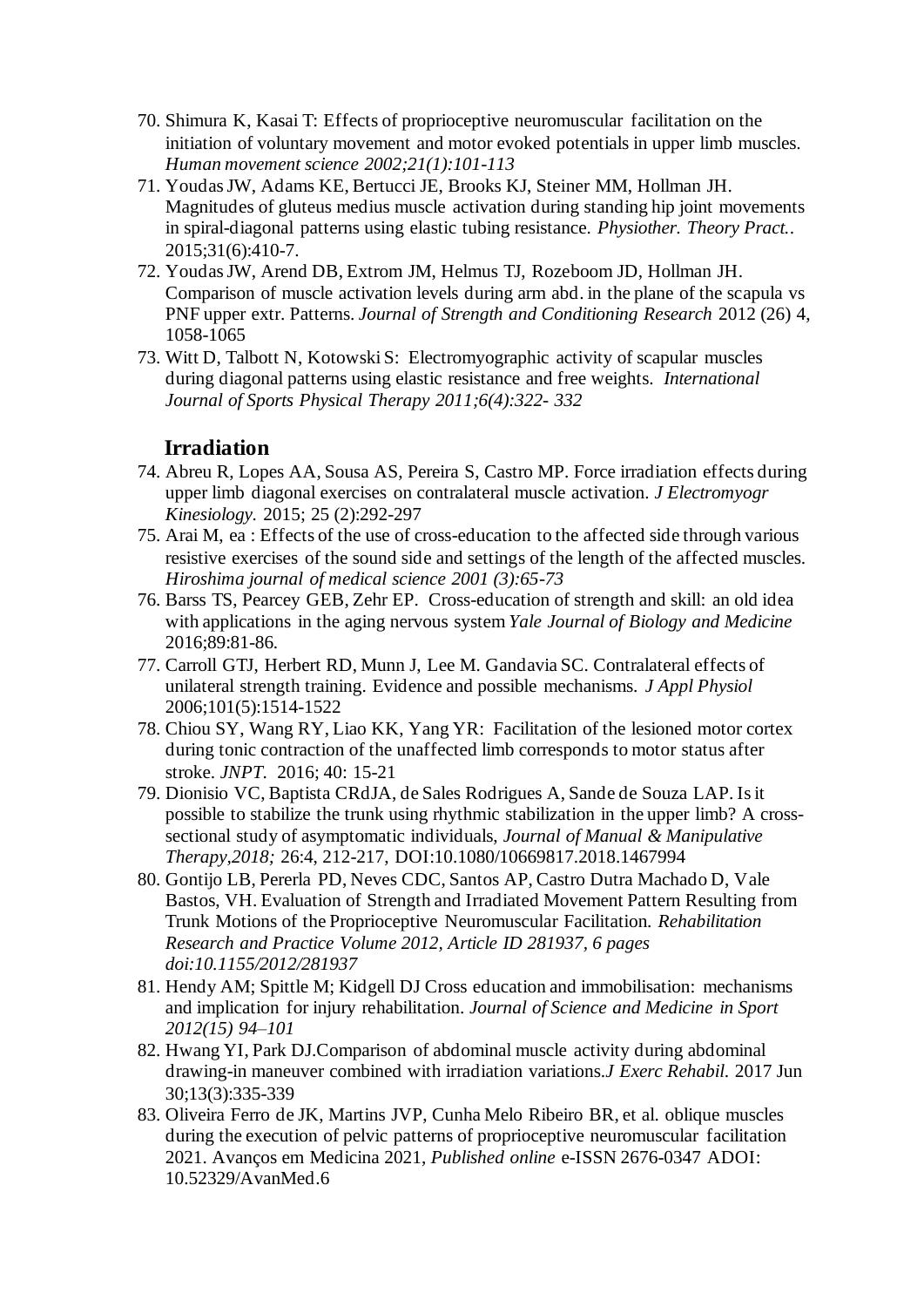- 84. Kofotolis ND, Kellis E: Cross-training effects of a Proprioceptive neuromuscular facilitation exercise programme on knee musculature. *Physical Therapy in Sport 2007;8(3):109–116*
- 85. Lee M, Gandevia SC, Carroll TJ. Unilateral strength training increases voluntary activation of the opposite untrained limb. *Clinical Neurophysiology* 2009 (120) 802- 808
- 86. Lee M, Caroll TJ. Cross Education Possible Mechanisms for the Contralateral Effects of Unilateral Resistance Training. *Sports medicine* 2007; 37 (1) 1-14
- 87. Mastalerz A, Wozniak A, Urbaniak C, Lutoslawska G. Contralateral effects after Mc*Biomechanics* 2010, 12,( 2) 1-7
- 88. Munn J, Herbert RD, Gandevia SC. Contralateral effects of unilateral resistance training a meta analysis. *J.Appl Physiol* 2004 (96):1861-1866
- 89. Oliveira KCR et al. Overflow using proprioceptive neuromuscular facilitation in poststroke hemiplegics: A preliminary study. Journal of Bodywork & Movement Therapies 2019 (23):399-404
- 90. [Reznik JE,](http://www.ncbi.nlm.nih.gov/pubmed/?term=Reznik%20JE%5BAuthor%5D&cauthor=true&cauthor_uid=26452149) [Biros E,](http://www.ncbi.nlm.nih.gov/pubmed/?term=Biros%20E%5BAuthor%5D&cauthor=true&cauthor_uid=26452149) [Bartur G.](http://www.ncbi.nlm.nih.gov/pubmed/?term=Bartur%20G%5BAuthor%5D&cauthor=true&cauthor_uid=26452149)An electromyographic investigation of the pattern of overflow facilitated by manual resistive proprioceptive neuromuscular facilitation in young healthy individuals: a preliminary study. *[Physiother Theory Pract.](http://www.ncbi.nlm.nih.gov/pubmed/26452149)* 2015 Nov;31(8):582-6
- 91. Sato H, Maruyama H: The effects of indirect treatment of PNF. *J. Physical therapy science 2009, 21, 189-193*
- 92. Shima N et al. Cross education of muscular strength during unilateral resistance training and detraining. *Eur JAppl Physiol* 2002 (86): 287–294
- 93. Shiratani T, Arai M, Kuruma H, Masumoto K. The effects of opposite-directional static contraction of the muscles of the right upper extremity on the ipsilateral right soleus H-reflex. *J Bodyw Mov Ther.* 2017;21(3):528-533.
- 94. Youdas JW , Adams KE, Bertucci JE, Brooks KJ, Steiner MM, Hollman JH. Magnitudes of gluteus medius muscle activation during standing hip joint movements in spiral-diagonal patterns using elastic tubing resistance *Physiother Theory Pract*, 2015; 31(6): 410–417
- 95. Zhou S. Cross education and neuromuscular adaptations during early stage of strength training. *Journal of exercise science and Fitness* 2003 (1) 54-60

#### **Summation**

- 96. Da Silva LG, Lummertz CA, Lopes Pedralli M, Rigon F. Visual and verh summation enhance muscle output in young female subjects. CEP ULBRA 2011 436H.
- 97. Silva et al.: Verbal and visual stimulation effects on rectus femoris and biceps femoris muscles during isometric and concentric. *International Archives of Medicine* 2013 6:38.
- 98. Mahoney JR, Clara Li PC, Park MO, Verghese J, Holtzer R, Multisensory integration across the senses in young and old adults. *Brainresearch 2011;1426; 43–53*
- 99. Urbenjaphol P, Jitpanya C, Khaoropthum S. Effects of the Sensory Stimulation Program on Recovery in Unconscious Patients With Traumatic Brain Injury. *Journal of Neuroscience Nursing* 2009;41(3):10-16.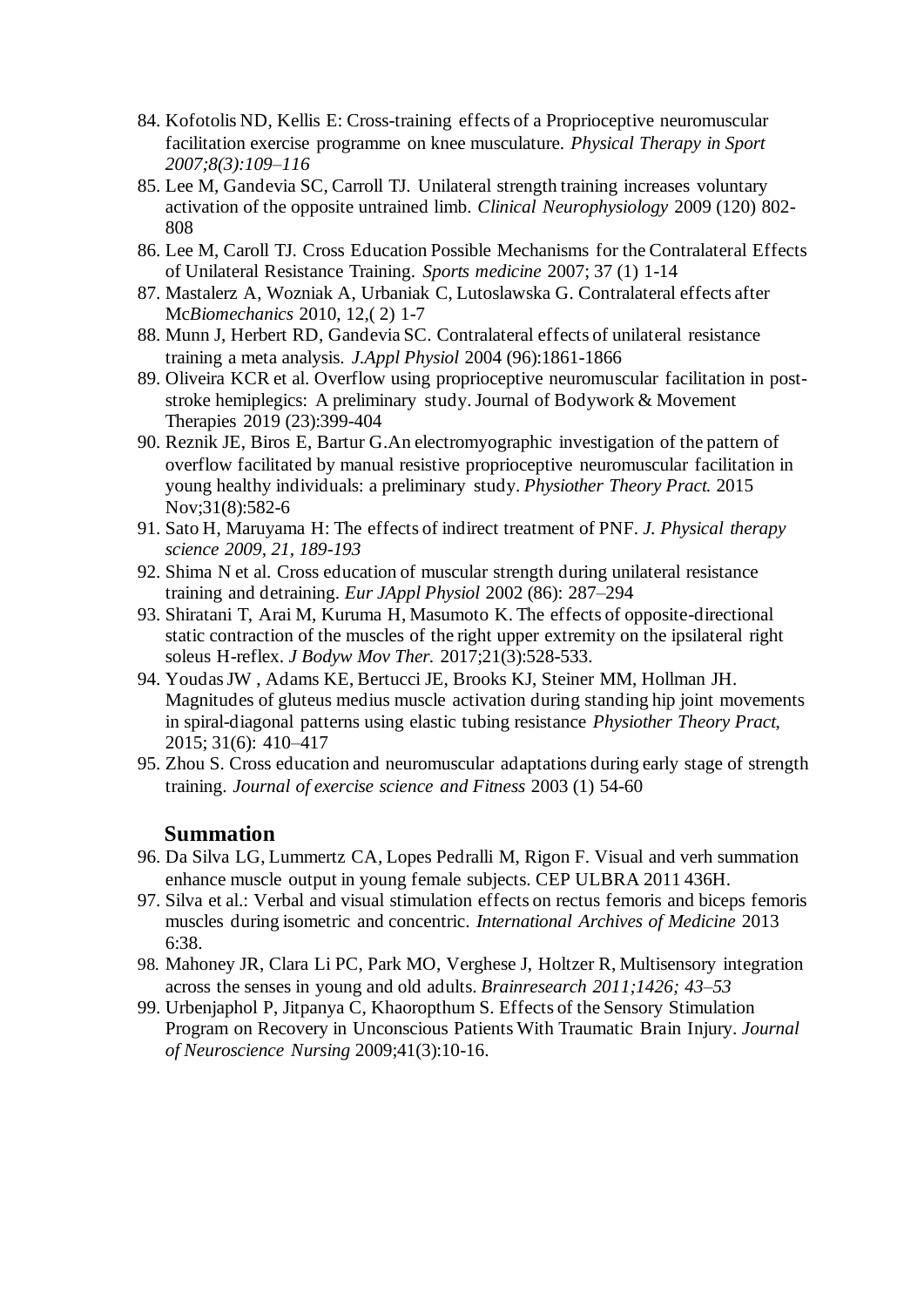# **Techniques**

#### **Replication**

100. Magarey ME, Jones MA. Dynamic evaluation and early management of altered motor control around the shoulder complex. *Manual Therapy 2003;8(4):195-206*

#### **Stretch at beginning of range**

101. Shimamoto Y, Suzuki M, Mikhailenko SV, Yasuda K, Ishiwata S. Intersarcomere coordination in muscle revealed through individual sarcomere response to quick stretch. *PNAS* 2009 106(29) 11954-11959

#### **Dynamic reversals**

- 102. Kamimura, T., Yoshkioka, K., Ito, S., & Kusakabe, T. Increased rate of force development of elbow flexors by antagonist conditioning contraction. *Human Movement Science* 2009;28(4): 407-414.
- 103. Gabriel DA, Basford J, An K-N. The reversal of antagonists facilitates the peak rate of tension development. *Arch Phys Med Rehab 2001*

#### **Stabilizing reversals + Rhythmic stabilization**

104. Kim JJ, Park SY Immediate effects of the trunk stabilizing exercise on static balance parameters in double-leg and one-leg stances. *J. Phys. Ther. Sci*. 2016;28:1673–75

#### **Hold and Contract Relax**

- 105. Akbulut, T and Agopyan, A. Effects of an Eight-Week Proprioceptive Neuromuscular Facilitation Stretching Program on Kicking Speed and Range of Motion in Young Male Soccer Players. *J Strength Cond Res 2015; 29(12):3412–23. DOI:0.1519/JSC.000000000000101*
- 106. Avela J, Finni T, Liikavainio T, Niemelä E, Komi PV. Neural and mechanical responses of the triceps surae muscle group after 1 h of repeated fast passive stretches *J Appl Physiol 2004;96(6):2325-2332*.
- 107. AzevedoDC, MeloRM, Alves Corea RV, Chalmers G. Uninvolved versus target muscle contraction during contract-relax proprioceptive neuromuscular facilitation stretching. *Physical Therapy in Sport 2011;12:117- 121*
- 108. Behm DG, *et al*. Acute effects of muscle stretching on physical performance, range of motion, and injury incidence in healthy active individuals: a systematic review. *Appl Physiol Nutr Metab*. 2016;41(1):1-11
- 109. Bonnar BP, Deivert RG, Gould TE: The relationship between isometric contraction durations during hold-relax stretching and improvement of hamstring flexibility. *Journal sports medicine and physical fitness 2004 (3) 258-261*
- 110. Borges MO, Medeiros DM, Minoto BB: Comparison between static stretching and proprioceptive neuromuscular facilitation on hamstring flexibility: systematic review and meta-analysis. European journal of physiotherapy 2018; 20(1): 12-19, doi.org/10.1080/21679169.2017.1347708
- 111. Bradley PS, Olsen PD, Portas MD: The effect of static, ballistic and PNF stretching on vertical jump performance *Journal of strength and conditioning research 2007;21(1): 223-226*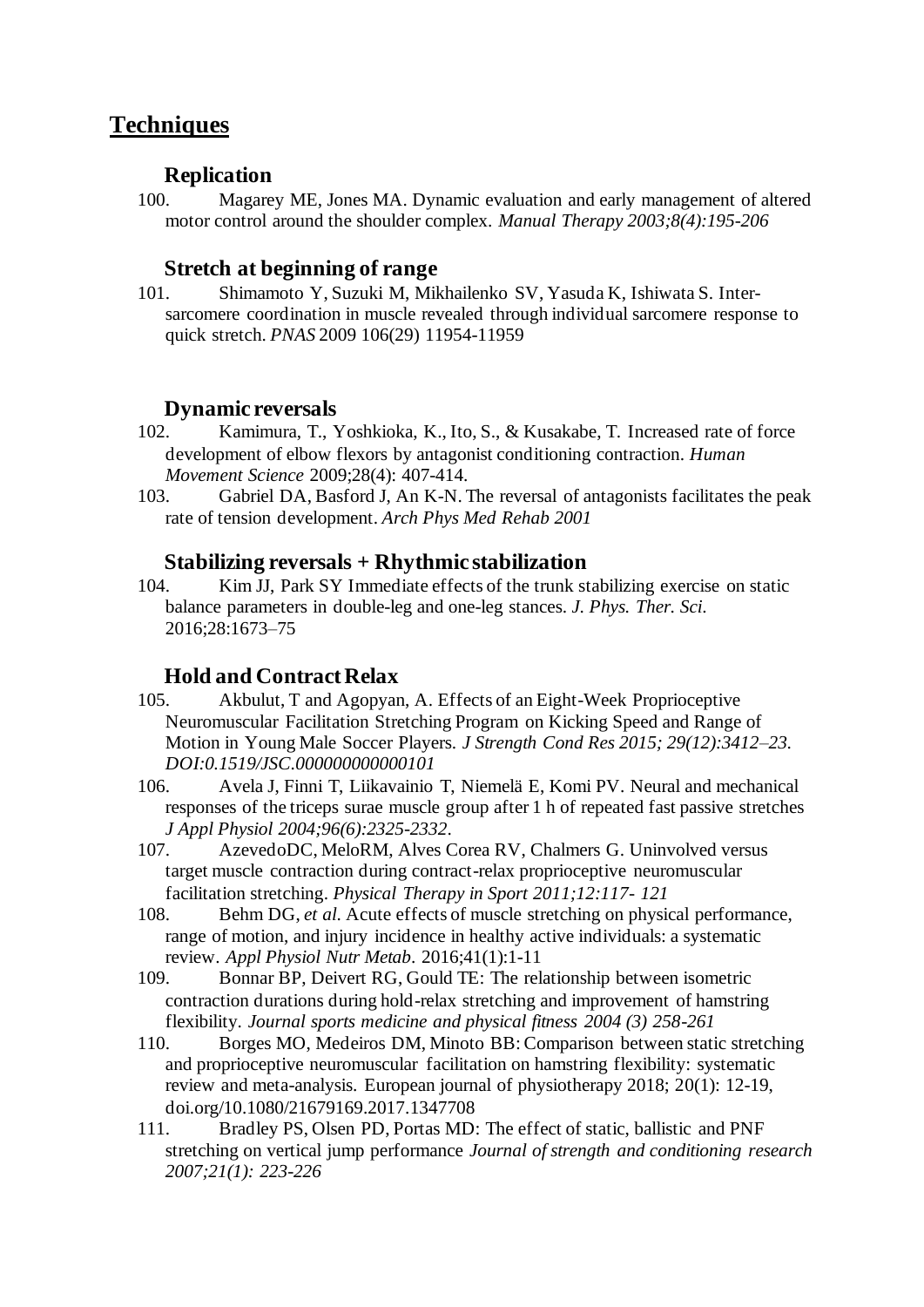- 112. Cayco CS, Labro AV, Gorgon EJR. Hold-relax and contract-relax stretching for hamstrings flexibility, a systematic review with meta-analysis. *Physical Therapy in Sport 2019;35:42-55*
- 113. Carter AM, Kinzey SJ, Chitwood LF, Cole JL: PNF decreases muscle activity during the stretch reflex in selected posterior thigh muscles. *Journal of sport rehabilitation 2000 (9) 269-278*
- 114. Chalmers G: Re-examination of the possible role of Golgi tendon organ and muscle spindle reflexes in proprioceptive neuromuscular facilitation muscle stretching. *Sports biomechanics 2004;3(1):159-183*<br>115. Chow TPY, Ng GYF, Active, pas
- 115. Chow TPY, Ng GYF. Active, passive and proprioceptive neuromuscular facilitation stretching are comparable in improving the knee flexion range in people with total knee replacement: a randomized controlled trial. *Clinical Rehabilitation 2010; 24: 911–918*
- 116. Church JB, Wiggins MS, Moode FM, Crist R: Effect of warm-up and flexibility treatments on vertical jump performance *Jo. Strenght cond. Research 2001:15(3):332-336*
- 117. Davis DS, Ashby PE, Mc Cale KL, Mc Quain JA, Wine JM: The effectiveness of 3 stretching techniques on hamstring flexibility using consistent stretching parameters. *Journal of strength and conditioning research* 2005;19(1):27-32.
- 118. Deccicco PV, Fisher FM: The effects of proprioceptive neuromuscular facilitation stretching on shoulder range of motion in overhand athletes. *Journal of sports medicine and physical fitness 2005;45(2):183-187.*<br>119. Feland JB. Marin HN: Effect of sub maximal contra
- Feland JB, Marin HN: Effect of sub maximal contraction intensity in contractrelax proprioceptive neuromuscular facilitation stretching. *British journal of sports medicine 2004;38(4)e18*
- 120. Ferber R, Gravelle DC, Osternig LR. Effect of PNF stretch techniques on trained and untrained older adults*. Journal of aging and physical activity 2002;10(2) 132-142*
- 121. Ferber R, Osternig LR, Gravelle DC: Effect of PNF stretch techniques on knee flexor muscle EMG activity in older adults. *Journal of electromyography and kinesiology 2002;12(5):391-397*
- 122. Funk DC, Swank AM, Mikla BM, Fagan TA, Farr BK: Impact of prior exercise on hamstring flexibility: a comparison of proprioceptive neuromuscular facilitation and static stretching. *Journal of strength and conditioning research 2003;17(3):489-492*
- 123. Godges JJ, Matsen-Bell M, Thorpe D, Shah D: The immediate effects of soft tissue mobilization with proprioceptive neuromuscular facilitation on glenohumeral external rotation and overhead reach. *Journal of orthopedics sports and Physical Therapy 2003;33(12):713-718*
- 124. Hindle KB, Whitcomb TJ, Briggs WO, Hong J. Proprioceptive Neuromuscular Facilitation (PNF): Its Mechanisms and Effects on Range of Motion and Muscular Function. *Journal of Human Kinetics 2012;31(1):105-113*
- 125. [Kay AD,](http://www.ncbi.nlm.nih.gov/pubmed/?term=Kay%20AD%5BAuthor%5D&cauthor=true&cauthor_uid=26729210) [Dods S,](http://www.ncbi.nlm.nih.gov/pubmed/?term=Dods%20S%5BAuthor%5D&cauthor=true&cauthor_uid=26729210) [Blazevich AJ.](http://www.ncbi.nlm.nih.gov/pubmed/?term=Blazevich%20AJ%5BAuthor%5D&cauthor=true&cauthor_uid=26729210) Acute effects of contract-relax (CR) stretch versus a modified CR technique. *[Eur J Appl Physiol.](http://www.ncbi.nlm.nih.gov/pubmed/26729210)* 2016;116(3): 611-21
- 126. Konrad A, Stafilidis S, Tilp M. Effects of acute static, ballistic, and PNF stretching exercise on the muscle and tendon tissue properties. *Scand J Med Sci Sports* 2016;..: ..-.. doi: 10.1111/sms.12725
- 127. Kwak DH, Ryu YU.Applying proprioceptive neuromuscular facilitation stretching: optimal contraction intensity to attain the maximum increase in range of motion in young males. *J Phys Ther Sci.* 2015;27(7):2129-32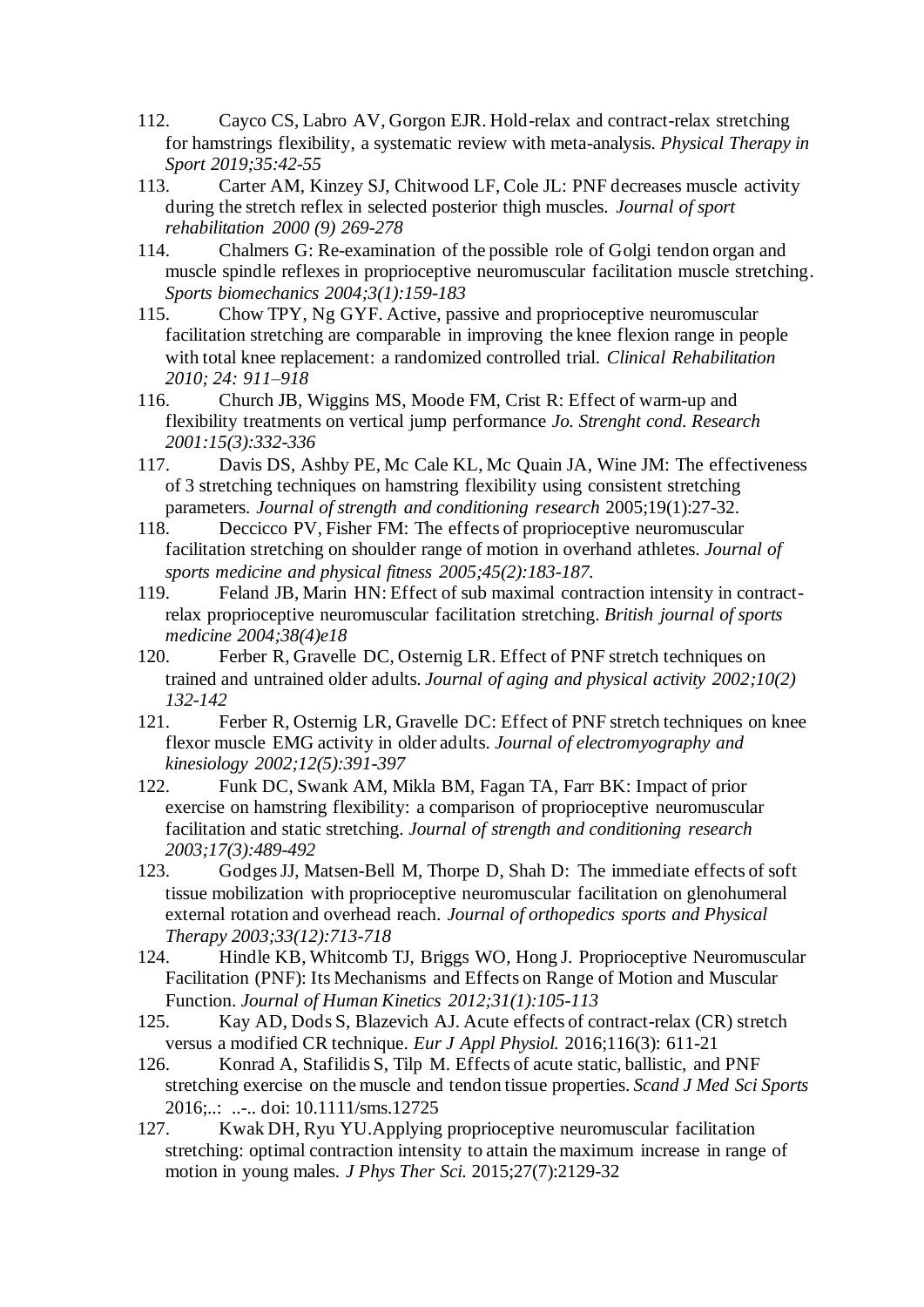- 128. Lempke L, WilkinsonR, Murray C, Stanek J. The Effectiveness of PNF Versus Static Stretching on Increasing Hip-Flexion Range of Motion. *Journal of Sport Rehabilitation, 2018; 27:289-294*
- 129. Lim W. Optimal intensity of PNF stretching: maintaining the efficacy of stretching while ensuring its safety. *J. Phys. Ther. Sci*. 2018; 30: 1108–1111
- 130. Marek SM et al: Acute effects of static and PNF stretching on muscle strength and power output. *Journal of athletic training 2005;40(2):94-103*
- 131. Mahieu NN, Cools A, De Wilde , Boon M, Witvrouw E: Effect of PNF stretching on the plantar flexor muscle-tendon tissue properties*. Scandinavian journal of medicine &science in sports* 2009 (19) 4,553-560
- 132. Medeiros DM, Martini TF. Chronic effect of different types of stretching on ankle dorsiflexion range of motion: Systematic review and meta-analysis. Foot (Edinb). 2017 ;34:28-35.
- 133. Moore MA, Kulkulka CG: Depression of Hoffmann reflexes following voluntary contraction and implications for proprioceptive neuromuscular facilitation therapy. *Physical Therapy 1991;71(4):321-329; discussion 329-33.*
- 134. Moyano FR, Valenza MC, Martin L M, Caballero YC, Jimenez EG, Demet GV Effectiveness of different exercises and stretching physiotherapy on pain and movement in patellofemoral pain syndrome: a randomized controlled trial. *Clinical Rehabilitation 2012 27(5):409– 417*
- 135. O'Hora J, CartwrightA, Wade CD, Hough AD, Shum GLK: Efficacy of static stretching and PNF stretch on hamstrings length after a single session. Journal of Strength and Conditioning Research 2011;25 (6) 1586-91
- 136. Olivo SA, Magee DJ: Electromyographic assessment of the activity of the masticatory using the agonist contract – antagonist relax technique (AC) and contract – relax technique (CR). *Manual therapy 2006;11(2):136-145*
- 137. Rees SS, Murphy AJ, Watsford ML, McLachlan KA, Coutts AJ: Effects of PNF stretching on stiffness and force producing characteristics of the ankle in active women. *Journal of strength and conditioning research 2007;21(2):572-577*
- 138. Rowlands AV, Marginson VF, Lee J: Chronic flexibility gains: effect of isometric contraction duration during proprioceptive neuromuscular facilitation stretching techniques. *Research Quarterly Exercise and sports 2003;74(1):47-51.*
- 139. Surburg PR, Schrader JW. Proprioceptive Neuromuscular Facilitation techniques in Sports Medicine. A re assessment. *Journal of Athletic Training 1997;32 (1) 34-39*
- 140. Schuback B, Hooper J, Salisburg L: A comparison of a self stretch incorporating PNF components and a therapist applied PNF technique on hamstring flexibility. *Physiotherapy 2004;90(3):151-157*
- 141. Sharman MJ, Cresswell AG, Riek S: Prorioceptive Neuromuscular Facilitation Stretching, mechanisms and clinical implications. *Sports Med 2006;36(11):929-939*
- 142. Wanderley D, Lemos E, Moretti E et al. Efficacy of proprioceptive neuromuscular facilitation compared to other stretching modalities in range of motion gain in young healthy adults: A systematic review, *Physiotherapy Theory and Practice 2018;35(2):109-129, DOI:10.1080/09593985.2018.1440677*
- 143. Weerapong P, Hume PA, Kolt GS: Stretching: mechanisms and benefits for sport performance and injury prevention*. Physical Therapy Reviews 2004;9(4):189- 206*
- 144. Wenos DL, Konin JG: Controlled warm-up intensity enhances hip range of motion. *Journal of strength and conditioning research 2004;18(3):529-533*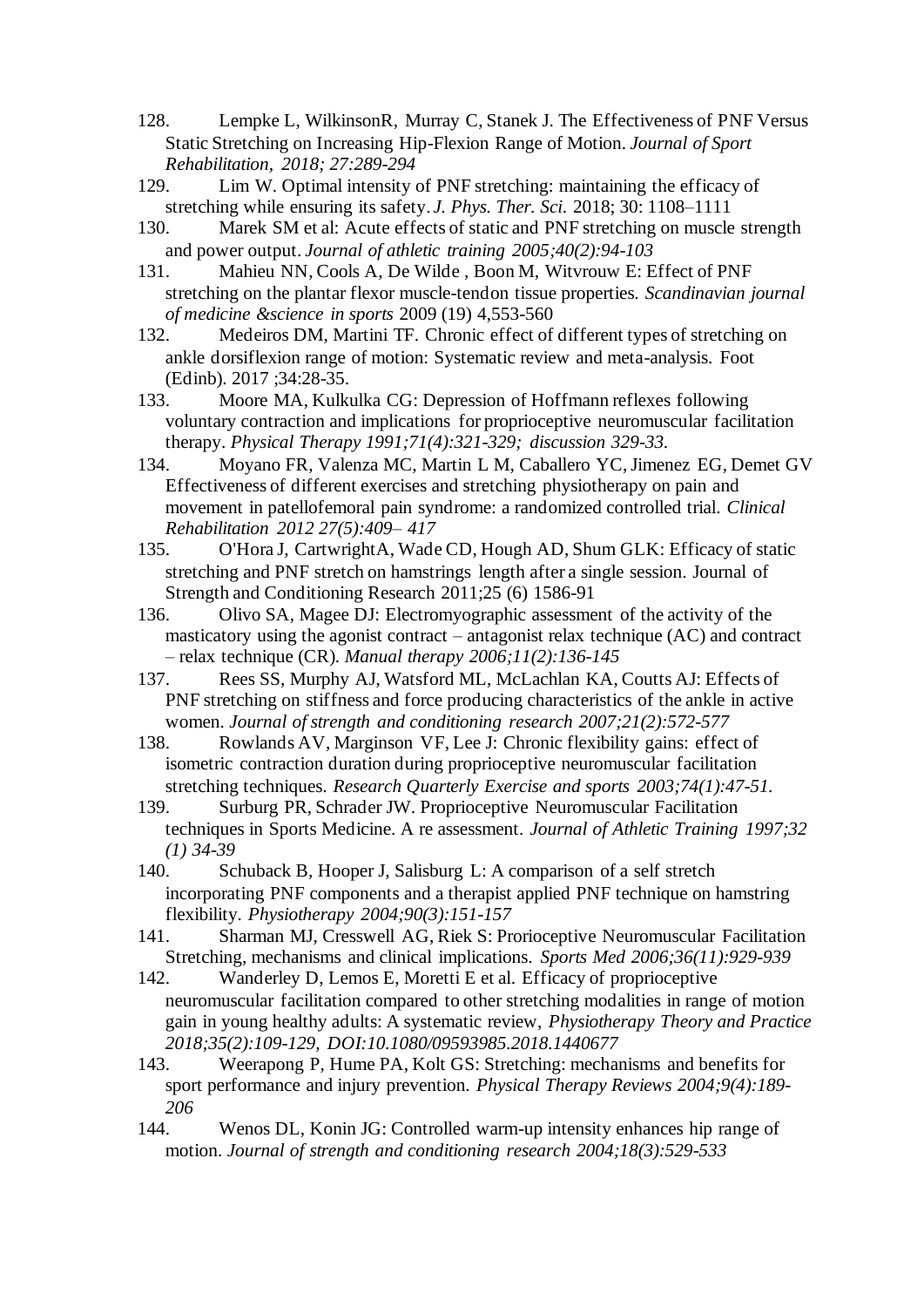145. Youdas JW, Haeflinger KM, Kreun MK, Holloway AM, Kramer CM, Hollman JH: The efficacy of two modified PNF stretching techniques in subjects with reduced hamstring muscle length. *Physiotherapy Theory and Practice 2010; 26(4): 240-250*

# **Rehab topics**

# **Vital functions**

- 146. Areas GPT, Silva AB, Lobato AN, Silva AA, Friere jr RC, Areas FZS. Effect of upper extremity proprioceptive neuromuscular facilitation combined with elastic resistance bands on respiratory muscle strength: a randomized control trial*. Braz J Phys Ther.* 2013; 17(6):541-546
- 147. Bujar- Misztal M, Chcialowski A. Influence of PNF on lung function in patients after coronary artery bypass graft surgery. *Adv Exp Med Biol. 2018;3: 11–17 https://doi.org/10.1007/5584\_2018\_243*
- 148. Cornelius WL, Jensen RL, Odell ME: Effects of PNF stretching phases on acute arterial blood pressure. *Can. Jo. Appl Physiology 1995;20(2):222-229*
- 149. De Souza RJP, Brandão DC, Martins JV, Fernandes J, Dornelas De Andrade A. Addition of proprioceptive neuromuscular facilitation to cardiorespiratory training in patients poststroke: Study protocol for a randomized controlled trial. Trials 2020;21:1–9. [https://doi.org/10.1186/s13063-019-3923-1.](https://doi.org/10.1186/s13063-019-3923-1)
- 150. Ha KJ, Lee SY, Lee H, Choi SJ.Synergistic Effects of Proprioceptive Neuromuscular Facilitation and Manual Lymphatic Drainage in Patients with Mastectomy-Related Lymphedema. Front Physiol. 2017 Nov 28;8:959.
- 151. Liu K, Yu X, Cui X, Su Y, Sun L, Yang J, et al. Effects of proprioceptive neuromuscular facilitation stretching combined with aerobic training on pulmonary function in copd patients: A randomized controlled trial. Int J COPD 2021;16:969–77. [https://doi.org/10.2147/COPD.S300569.](https://doi.org/10.2147/COPD.S300569)
- 152. Mohamed RA, Mohamed ESH, Habshy SM, Aly SM. Impact of two different pulmonary rehabilitation methods in children with down syndrome. J Bodyw Mov Ther 2021;27:512–21. [https://doi.org/10.1016/j.jbmt.2021.04.009.](https://doi.org/10.1016/j.jbmt.2021.04.009)
- 153. Nitz J, Burke B. A study of the facilitation of respiration in myotonic dystrophy. *Physiotherapy research international 2002;7(4):228-238*
- 154. Pyszora A, Budzinsky J, Wojcik A, Prokop A, Krajnik M. Physiotherapy programme (PNF) reduces fatigue in patients with advanced cancer receiving palliative care RCT. *Support Care Cancer* 2017;25:2899–2908
- 155. Sayaca C, Serel-Arslan S, Sayaca N, Demir N, Somay G, Kaya D, et al. Is the proprioceptive neuromuscular facilitation technique superior to Shaker exercises in swallowing rehabilitation? Eur Arch Oto-Rhino-Laryngology 2020;277:497–504. [https://doi.org/10.1007/s00405-019-05772-3.](https://doi.org/10.1007/s00405-019-05772-3)
- 156. Slupska L, Halski T, Zytkiewicz M et al. Proprioceptive Neuromuscular Facilitation for Accessory Respiratory Muscles Training in Patients After Ischemic Stroke*. Advs Exp. Medicine, Biology - Neuroscience and Respiration 2019, PP 81-91*  [https://doi.org/10.1007/5584\\_2018\\_325](https://doi.org/10.1007/5584_2018_325)
- 157. Souza RJP, Brandao DC, Martins JV. Addition of proprioceptive neuromuscular facilitation to cardiorespiratory training in patients post stroke: study protocol for a randomized controlled trial. Trials 2020; 21:184, doi.org/10.1186/s13063-019-3923-**1**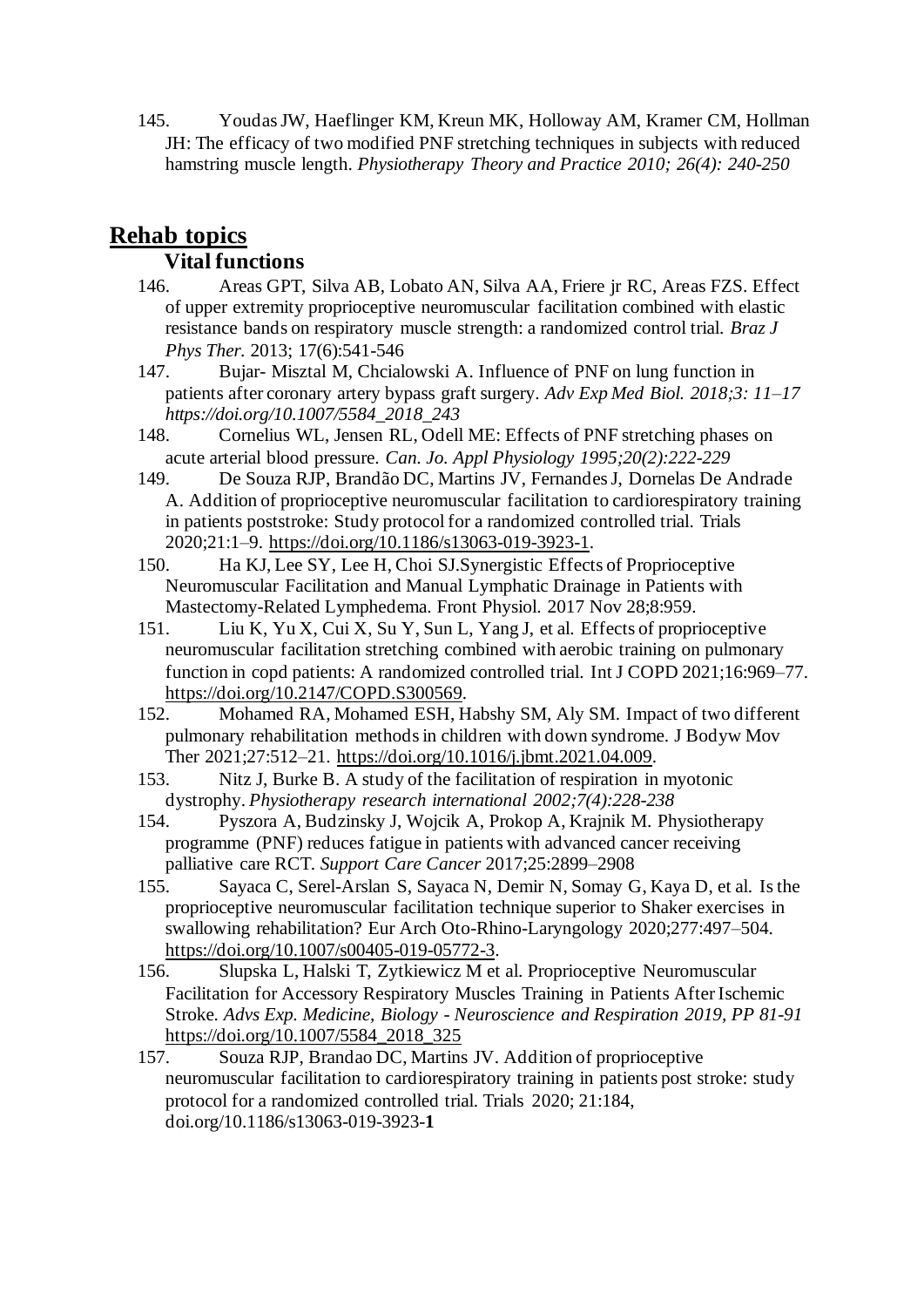#### **Transfers and mat progression**

- 158. Barros Ribeiro Cilento M: Evaluation of the efficacy of train protocols of the sit to stand movement. *Fisioterapi Brasil 2006 (6)*
- 159. [Hoogenboom BJ,](http://www.ncbi.nlm.nih.gov/pubmed/?term=Hoogenboom%20BJ%5BAuthor%5D&cauthor=true&cauthor_uid=26618059) [Voight ML.](http://www.ncbi.nlm.nih.gov/pubmed/?term=Voight%20ML%5BAuthor%5D&cauthor=true&cauthor_uid=26618059) Rolling Revisited: Using Rolling to Assess and Treat Neuromuscular Control and Coordination of the Core and Extremities of Athletes*. [Int J Sports Phys](http://www.ncbi.nlm.nih.gov/pubmed/26618059) Ther.* 2015;10(6):787-802
- 160. Klein DA, Stone WJ, ea. PNF training and physical function in assisted living older adults. *Journal of aging and physical activity 2002 (10) 476-488*.
- 161. Richter RR, VanSant AF, Newton RA: Description of Adult Rolling Movements and Hypothesis of Developmental Sequences *Physical Therapy* 1989; 69:63-71
- 162. Santos de Britto VL, Correa R, Vincent MB: Proprioceptive neuromuscular facilitation in HTLV – I – associated myelopathy/tropical spastic paraparesis. *Rev Soc Bras Med Trop*. 2014; 47(1): 24-29
- 163. Szafraniec R, Chromik K, Poborska A, Kawczyński A. Acute effects of contract-relax proprioceptive neuromuscular facilitation stretching of hip abductors and adductors on dynamic balance. PeerJ 2018;2018:1–12. [https://doi.org/10.7717/peerj.6108.](https://doi.org/10.7717/peerj.6108)
- 164. Teixeira de Carvalho F, de Andrade Mesquita LS, Pereira R, Neto OP, Amaro Zangaro R. Pilates and Proprioceptive Neuromuscular Facilitation Methods Induce Similar Strength Gains but Different Neuromuscular Adaptations in Elderly Women.*[Exp Aging Res.](https://www.ncbi.nlm.nih.gov/pubmed/28949820)* 2017;43(5):440-452
- 165. Wong YH, Cheung KW, KoYC, Tse HC, Law YL, Hwang SS, Ngai PC.Effect of a 4-week Theraband Exercise with PNF Pattern on Improving Mobility,Balance and Fear of Fall in Community-Dwelling Elderly*J Korean Soc Phys Med*, 2017; 12(4): 73- 82

## **Gait**

- 166. Anjum H, Amjad I, Malik AN. Effectiveness of PNF techniques as compared to traditional strength training in gait training among transtibial amputees. *Journal of the College of Physicians and Surgeons Pakistan* 2016, Vol. 26 (6): 503-506
- 167. Alexandre de Assis IS, Luvizutto GJ, Bruno ACM, Sande de Souza LAP. The Proprioceptive Neuromuscular Facilitation Concept in Parkinson Disease: A Systematic Review and Meta-Analysis. J Chiropr Med 2020;19:181–7. [https://doi.org/10.1016/j.jcm.2020.07.003.](https://doi.org/10.1016/j.jcm.2020.07.003)
- 168. Caplan N, Rogers R, Parr MK, Hayes PR: The effect of PNF and static stretch training on running mechanics. *J of Strength and Conditioning Research 2009 23 (4) 1175-1180*
- 169. Choughley A, Soomro N, Yamin F et al. Efficacy of Cryotherapy v/s Thermotherapy with PNF Technique in Improving Hemiplegic Gait. *Indian Journal of Physiotherapy and Occupational Therapy.2016;10(1):114-119*
- 170. Jaczewska-Bogacka J, Stolarczyk A. Improvement in Gait Pattern After Knee Arthroplasty Followed by Proprioceptive Neuromuscular Facilitation Physiotherapy *Clinical and Experimental Biomedicine; Rehabilitation Science in Context* 2018: 1-9
- 171. Lacquaniti F, Ivanenko YP, Zago M: Patterned control of human locomotion. *J Physiol 2012* 590 (10) 2189–2199
- 172. Mirek e, ea. Przydatnosc trójwymiarowej analizy lokomocji dla usprawniania ruchowego metoda PNF chorych na chorobe Parkinsona. *Neurol. Neurochir. Poland 2003;37 suppl (5) 89-102*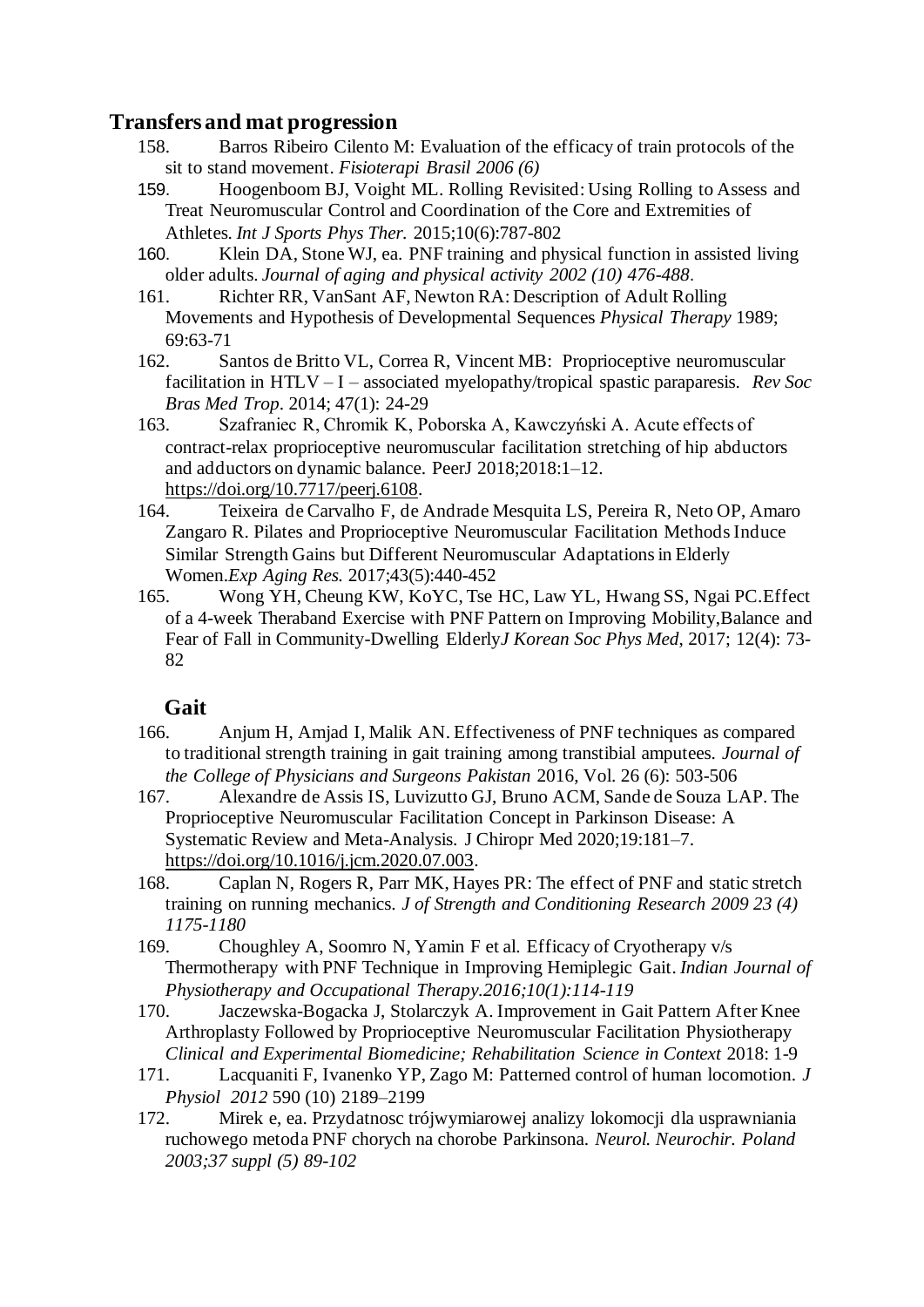- 173. Mirek E, *et al*.The effects of physiotherapy with PNF concept on gait and balance of patients with Huntington's disease - pilot study. Neurol Neurochir Pol. 2015;49(6):354-7
- 174. Reichel HS PNF: Gangschulung. *Sportverletzung, sportschaden 1996 (10) A11-A20*
- 175. Sahay P, et al., Efficacy of proprioceptive neuromuscular facilitation techniques versus traditional prosthetic training for improving ambulatory function in transtibial amputees, *Hong Kong Physiotherapy Journal, 2013*
- 176. Yigiter K, Sener G, Erbahceci F, BayarK, Ülger ÖG, Akodogan S: A comparison of traditional prosthetic training versus PNF resistive gait training with trans-femoral amputees. *Prosthetics and orthotics international 2002 (26) 213-217*

#### **Stroke**

- 177. Almeida De PM. etal. Hands-on physiotherapy interventions and stroke and ICF outcomes, a systematic review 2015 *European Journal of Physiotherapy*, 2015; 17: 100–115
- 178. Bhalerao G, Shah H, Bedekar N et al. Perspective of Neuro Therapeutic Approaches Preferred for Stroke Rehabilitation by Physiotherapists *Indian Journal of Physiotherapy and Occupational Therapy.2016;10 (1):47-50*
- 179. Chaturvedi P et al. Post-stroke BDNF concentration changes following proprioceptive neuromuscular facilitation (PNF) exercises. J Family Med Prim Care. 2020 Jul; 9(7): 3361–3369.
- 180. Choi YK, Nam CW, Lee JH, Park YH. The Effects of Taping Prior to PNF Treatment on Lower Extremity Proprioception of hemiplegic Patients *J. Phys. Ther. Sci.* 2013;25(9);1119–1122
- 181. Duncan P et al. A Randomized, controlled pilot study of a home based exercise program for individuals with mild and moderate stroke. *Stroke 1998;29(10): 2055-2060*
- 182. Duncan P et al. RCT of therapeutic exercise in subacute stroke. *Stroke 2003;34(9):2173-2180*
- 183. Ernst E: A review of stroke rehabilitation and physiotherapy*. Stroke 1990;21(7):1081-1085*
- 184. Gunning E Uszynski MK. Effectiveness of the PNF method on gait parameters in patients with stroke. *Arch of Phys Med and Reh 2019;100(5):980–986*
- 185. Guia-Tula FX et al. The efficacy of the PNF approach in stroke rehab. study protocol *BMJ Open 2017;7:1-5*
- 186. Hwangbo PN,Kim KD. Effects of proprioceptive neuromuscular facilitation neck pattern exercise on the ability to control the trunk and maintain balance in chronic stroke patients. *J. Phys. Ther. Sci*.2016;28(3):850–853
- 187. Khanal D, Singaravelan M, Khatri KM. Effectiveness of Pelvic Proprioceptive Neuromuscular Facilitation Technique on Facilitation of Trunk Movement in Hemiparetic Stroke Patients. *Journal of Dental and Medical Sciences 2013;3(6):29-37*
- 188. Kraft GH, Fitts SS, Hammond MC: Techniques to improve function of the arm and hand in chronic hemiplegia*. Arch. Phys. Med. Rehabilitation 1992;73(3):220-227*
- 189. Kumar, S, Kumar A. Kaur J. Effect of PNF Technique on Gait Parameters and Functional Mobility in Hemiparetic Patients. *Journal of Exercise Science and Physiotherapy*, 2012;8(2): 67-73
- 190. Luke C, Dodd KJ, Brock K: Outcomes of the Bobath concept on upper limb recovery follwing stroke. *Clinical Rehabilitation 2004;18(8):888-898*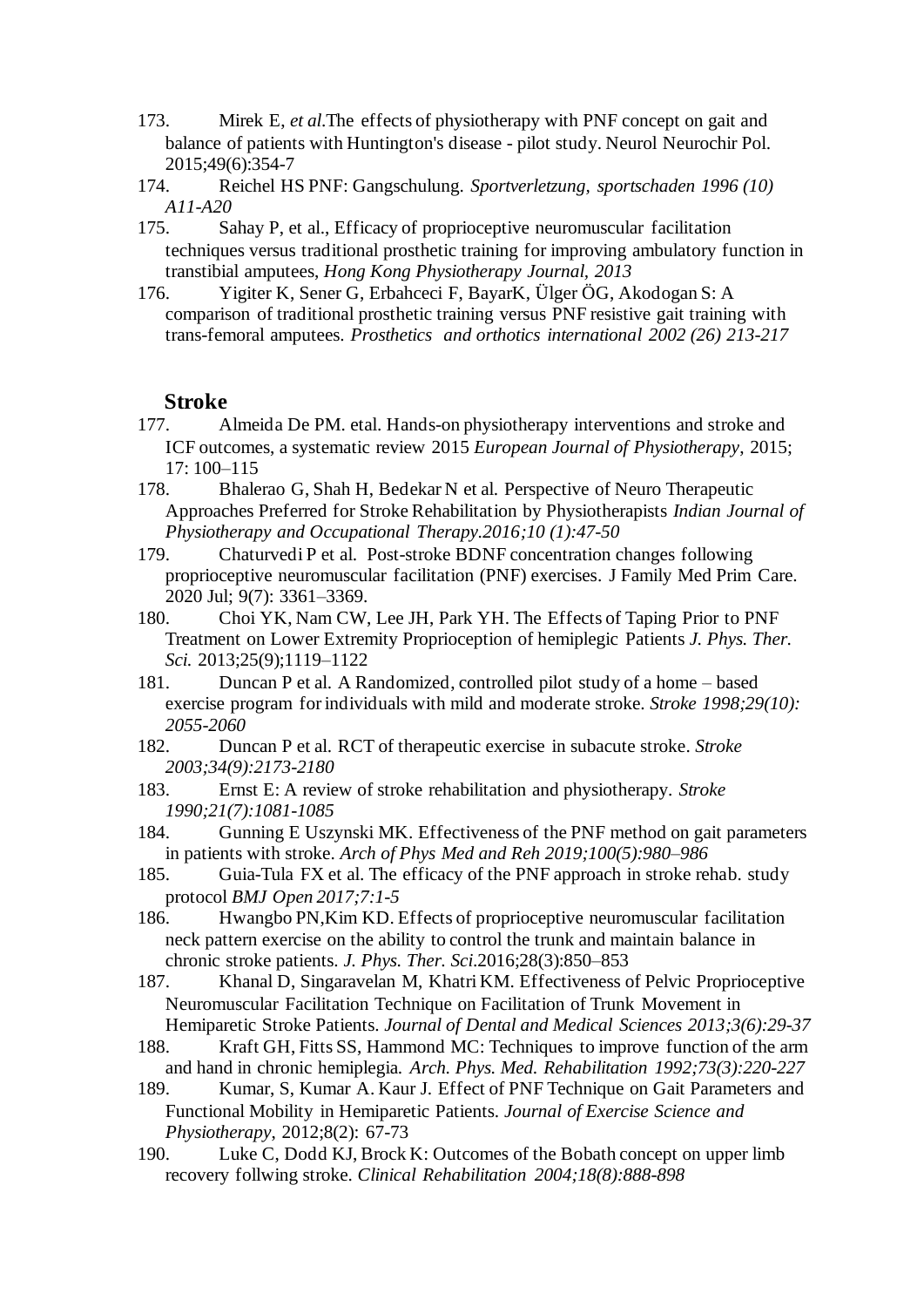- 191. de Oliveira, K.C.R., et al., Overflow using proprioceptive neuromuscular facilitation in post-stroke hemiplegics: A preliminary study, Journal of Bodywork & Movement Therapies 2019;23(2)399-404, https://doi.org/10.1016/j.jbmt.2018.02.011
- 192. Park Se, Oh DS, Moon SH. Effects of oculo-motor exercise, functional electrical stimulation and proprioceptive neuromuscular stimulation on visual perception of spatial neglect patients. *J. Phys. Ther. Sci.* 2016;28(4):1111–15
- 193. Park SI, Moon SH. Effects of trunk stability exercises using PNF with change in chair height on the gait of patients who had a stroke *J. Phys. Ther. Sci.* 2016;28(7):2014–18
- 194. Pohl M, Mehrholz J, Ritschel C, Rückriem S: Speed dependent treadmill training in ambulatory hemiparetic stroke patients : A RCT. *Stroke 2002;33(2):553-* 558<br>195.
- Ribeiro T, Britto H, Oliveira D, Silva E, Galvio E, Lindquist A. Effects of treadmill training with partial body weight support and the proprioceptive neuromuscular facilitation method on hemiparetic gait: a comparative study. *European Journal of Physical and Rehabilitation Medicine* 2013;49(4):451-61
- 196. Ribeiro TS, et al. Effects of training program based on the PNF method on post stroke motor recovery- a preliminary study. *Journal of Bodywork & Movement Therapies*. 2014;18(4):526-532.
- 197. Sharma V, Kaur J. Effect of core strengthening with pelvic proprioceptive neuromuscular facilitation on trunk, balance, gait, and function in chronic stroke. Journal of Exercise Rehabilitation 2017;13(2):200-205.<br>198. Shim J et al. Effects of EMG-triggered FES duri
- Shim J et al. Effects of EMG-triggered FES during trunk pattern in PNF on balance and gait performance in persons with stroke. Restorative Neurology and Neuroscience 2020; x–xx, doi 10.3233/RNN-190944
- 199. Stephenson JB, Maitland ME, Beckstead JW, Anemeat WK. Locomotor training on a treadmill compared with PNF in chronic stroke. *Technology and Innovation*, 2014;15:325–332
- 200. Wang RY. The effect of proprioceptive neuromuscular facilitation in case of patients with hemiplegia of long and short duration. *Physical Therapy 1994;74(12):25-32*
- 201. Wolny T, Saulizc E, Gnat R, Kokosz M. Butler's neuromobilizations combined with proprioceptive neuromuscular facilitation are effective in reducing of upper limb sensory in late-stage stroke subjects: a three-group randomized trial. *Clinical Rehabilitation 2010;24(9):810–821\*
- 202. Zhou Z, Zhou Y, Wang N, Gao F, Wei K, Wang Q. A PNF integrated robotic ankle-foot system for post stroke rehab. *Robotics and Autonomous Systems*  2015;73:111–122
- 203. Zhou Z, Sun Y, Wang N, Gao F, Wei K, Wang Q. Robot-assisted rehabilitation of ankle plantar flexors spasticity: A 3month study with proprioceptive neuromuscular facilitation. Front Neurorobot 2016;10:1–14. [https://doi.org/10.3389/fnbot.2016.00016.](https://doi.org/10.3389/fnbot.2016.00016)

# **Musculoskeletal issues eg (Chronic) Spine pain (cervical - / Thoracal - / Low Back Pain) extremities issues eg (impingementsyndromes etc)**

204. [Alaca N,](http://www.ncbi.nlm.nih.gov/pubmed/?term=Alaca%20N%5BAuthor%5D&cauthor=true&cauthor_uid=26696702) *et al*. Comparison of the long-term effectiveness of progressive neuromuscular facilitation and continuous passive motion therapies after total knee arthroplasty. *[J Phys Ther Sci.](http://www.ncbi.nlm.nih.gov/pubmed/26696702) 2015 Nov;27(11):3377-80*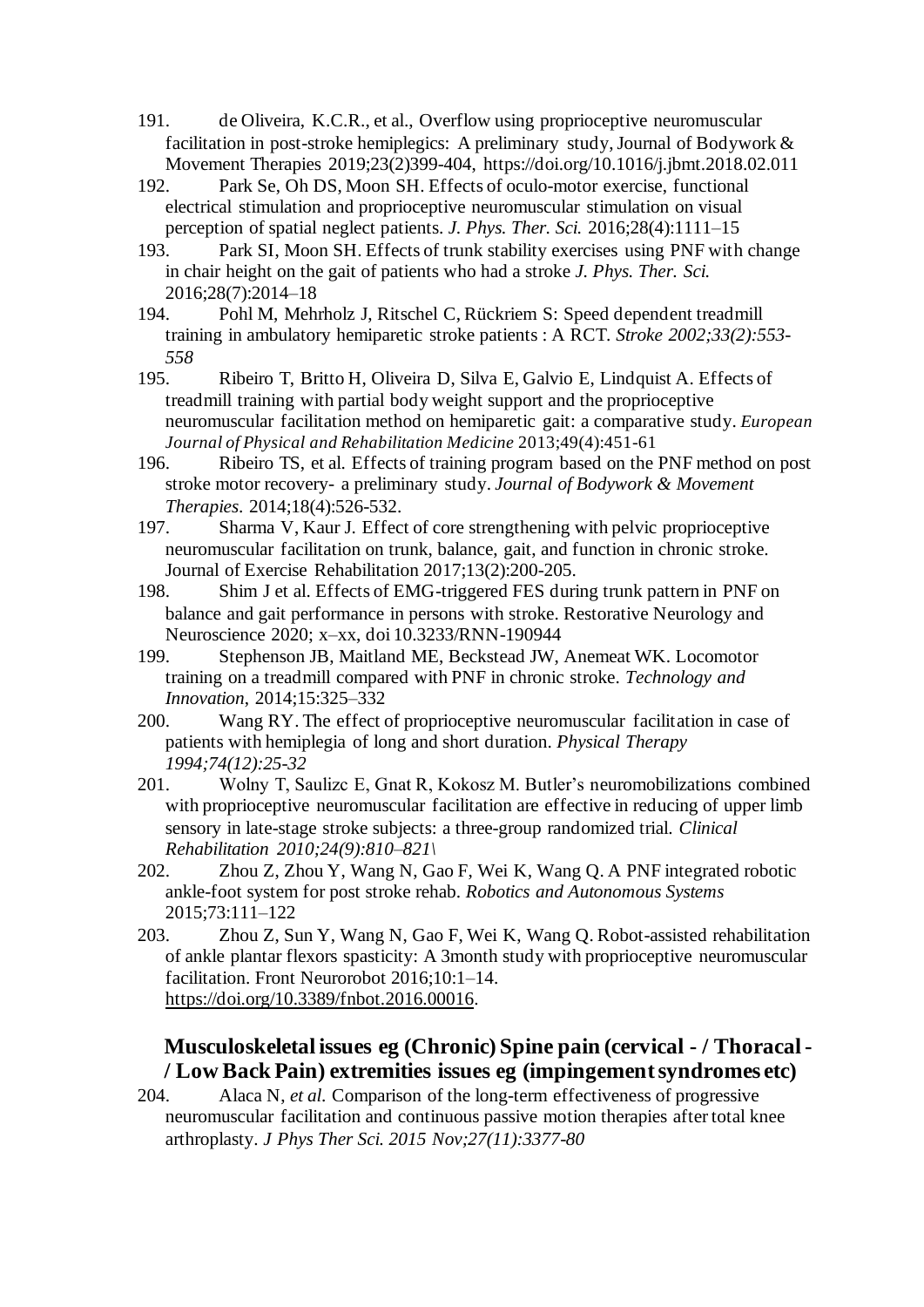- 205. Anggiat L, Hon WHC, Sokran SNBBM. Comparitive effect of PNF and McKenzie method on pain in NSLBP among university population. *IJMAES 2018;4(3): 475-485,*
- 206. Areeudomwong P ,Buttagat V. Proprioceptive neuromuscular facilitation training improves pain-related and balance outcomes in working-age patients with chronic low back pain: a randomized controlled trial *Braz. J Phys Ther*. 2018
	- a. Smedes F, Shin S, Giacometti da Silva L [Incorrect use of proprioceptive](https://www.sciencedirect.com/science/article/pii/S1413355518310505)  [neuromuscular facilitation-techniques and principles, a response to:](https://www.sciencedirect.com/science/article/pii/S1413355518310505)  [Proprioceptive neuromuscular facilitation training improves pain-related and](https://www.sciencedirect.com/science/article/pii/S1413355518310505)  [balance outcomes in working-age patients with chronic low back pain: a](https://www.sciencedirect.com/science/article/pii/S1413355518310505)  [randomized controlled trial](https://www.sciencedirect.com/science/article/pii/S1413355518310505) Braz. J Phys Ther 2019; 23 (3):273-274
- 207. Areeudomwong P, Buttagat V. Comparison of core stabilisation exercise and proprioceptive neuromuscular facilitation training on pain-related and neuromuscular response outcomes for chronic low back pain: a randomized controlled trial. Malays J Med Sci. 2019; 26(6): 77–89.
- 208. Balci NC, Yuruk ZO, Zeybek A, Gulsen M, Tekindal MA. Acute effect of scapular proprioceptive neuromuscular facilitation (PNF) techniques and classic exercises in adhesive capsulitis: a randomized controlled trial. *J. Phys. Ther. Sci.* 2016;28(4):1219–1227
- 209. Birinici T, Ozdincler AR, AltunS, Kural C. A structured exercise programme combined with proprioceptive neuromuscular facilitation stretching or static stretching in posttraumatic stiffness of the elbow: a randomized controlled trial. Clinical Rehabilitation 2019;33(2):241-252
- 210. Chagas AC de S, Wanderley D, Barboza PJM, Martins JVP, de Moraes AA, de Souza FHM, et al. Proprioceptive neuromuscular facilitation compared to conventional physiotherapy for adults with traumatic upper brachial plexus injury: A protocol for a randomized clinical trial. Physiother Res Int 2021;26:1–9. [https://doi.org/10.1002/pri.1873.](https://doi.org/10.1002/pri.1873)
- 211. Comel JC, Nery RM, Garcia EL, Bueno C, Silveira E, Zarantonello MM, Stefani MA. A comparative study on the recruitment of shoulder stabilizing muscles and types of exercises. *Journal of Exercise Rehabilitation* 2018;14(2):219-225
- 212. Dhaliwal MK, Amandeep, Jagmohan, Manjeet. To compare the effect of PNF and core stabilizing exercises for Decreasing Pain And Improving Functions In Patients With Low Back Pain. *Journal of Sports and Physical Education* 2014;*1(5): 29-35*
- 213. Epifanov VA, Shuliakovskii V V: The rehabilitative therapy of patients with osteochondrosis of the cervical spine and manifestations of hyper mobility by means of therapeutic physical exercise. *Vopr Kurortol Fizioter Lech Fiz Kult 2000 (1):8- 11.(Russian)*
- 214. Franklin CVJ et al. Effectiveness of PNF Training for Chronic Low Back Pain. *Journal of Nursing and Health Science 2013;2(4):41-52*
- 215. Hosseinifar M, Akbari A, Ghiasi F, Shamsoaldini N, Shahraki R. The Effects of Proprioceptive Neuromuscular Facilitation Exercises on Pain , Function , Lumbar Mobility , and Lumbar Lordosis in Patients with Non-Specific. J Pharm Res Allied Sci 2016;5:250–61.
- 216. Hwang M, Lee S, Lim C. Effects of the proprioceptive neuromuscular facilitation technique on scapula function in office workers with scapula dyskinesis. Med 2021;57. [https://doi.org/10.3390/medicina57040332.](https://doi.org/10.3390/medicina57040332)
- 217. Jadeja T, Vyas N, Sheth M. Effect of PNF on back muscle strength and pain and quality of life in subjects with CLBP *Int J Physiother. 2015; 2(5): 778-785*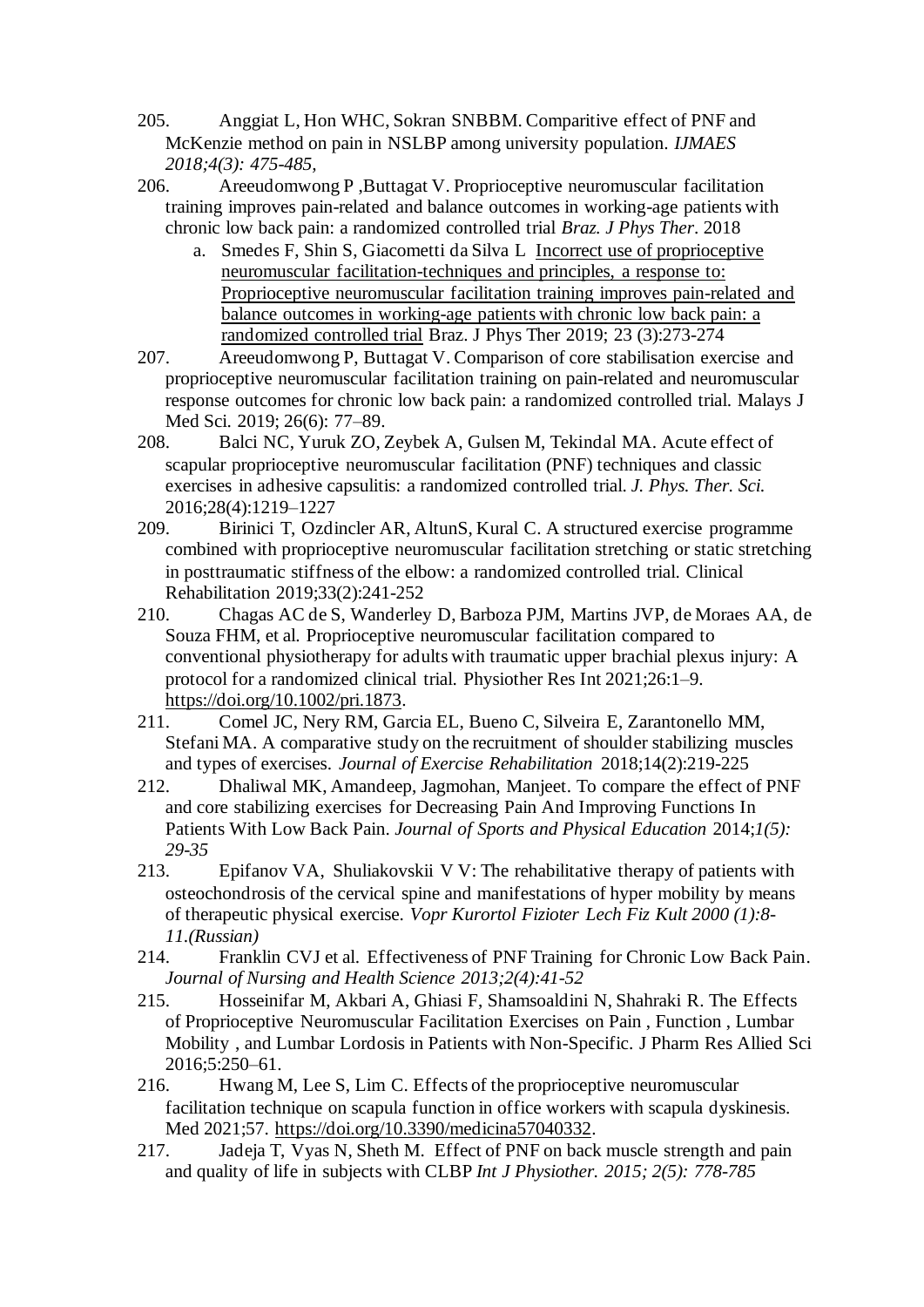- 218. Jain AS, Anandh S, Pawar A. Effectiveness of proprioceptive neuromuscular facilitation as an adjunct to eccentric exercises in subacromial impingement. Indian Journal of Physiotherapy and Occupational Therapy 2017;11(2): 141 - 146.
- 219. Johnson GS, Johnson VS. The application of the principles and procedures of PNF for the care of lumbar spinal instabilities. *The Journal of manual and Manipulative therapy 2002;10(2):83-105*
- 220. Kim BR, Lee HJ. Effects of proprioceptive neuromuscular facilitation-based abdominal muscle strengthening training on pulmonary function, pain, and functional disability index in chronic low back pain patients. *J Exerc Rehabil.* 2017 Aug 29;13(4):486-490
- 221. Kim JJ, Lee SY, Ha K. The effects of exercise using PNF in patients with a supra spinatus muscle tear. J. Phys. Ther. Sci.2015;27(8):2443–6
- 222. Kofotolis N, Eleftherios K: Effects of two 4-week PNF programs on muscle endurance, flexibility, and functional performance in women with CLBP. *Physical Therapy 2006;86(7) 1001-1012*
- 223. [Lazarou L,](https://www.ncbi.nlm.nih.gov/pubmed/?term=Lazarou%20L%5BAuthor%5D&cauthor=true&cauthor_uid=28946541) [Kofotolis N,](https://www.ncbi.nlm.nih.gov/pubmed/?term=Kofotolis%20N%5BAuthor%5D&cauthor=true&cauthor_uid=28946541) [Pafis G,](https://www.ncbi.nlm.nih.gov/pubmed/?term=Pafis%20G%5BAuthor%5D&cauthor=true&cauthor_uid=28946541) [Kellis E.](https://www.ncbi.nlm.nih.gov/pubmed/?term=Kellis%20E%5BAuthor%5D&cauthor=true&cauthor_uid=28946541) Effects of two proprioceptive training programs on ankle range of motion, pain, functional and balance performance in individuals with ankle sprain. *J Back Musculoskelet Rehabil*. 2018;31(3):437-446.
- 224. Maicki T, Trabka R, Szwarczyk W, Wilk Franzcuk M, Figura B. Analysis of therapy results in patients with cervical spine pain according to PNF concept and elements of manual therapy. *MEDSPORTPRESS, 2012; 3(4);12, 263-273*
- 225. Maicki T, Bilski J, Szczygiel E, Trabka R. PNF and manual therapy treament results of patients with cervical spine osteoarthritis. *J Back Musculoskelet Rehabil.*2017;30(5):1-7
- 226. Mavromoustakos S, Beneka A, Malliou V, Adamidis A, Kellis E, Kagiaoglou A. Effects of a 6-week Proprioceptive Neuromuscular Facilitation Intervention on pain and disability in individuals with chronic low back pain. *Journal of Physical Activity, Nutrition and Rehabilitation,* 2015:1(1):1-13
- 227. Mowafy ZME, Sharkawy AGE, Fouda BM. Proprioceptive neuromuscular facilitation and irtual reality for improving hand functions post reconstructive surgeries. *Bioscience Research, 2019;16(2):1085-1093*
- 228. Nakra N, Quddus N, Khan S, Kumar S, Meena R. Efficacy of proprioceptive neuromuscular facilitation on shoulder function in secondary shoulder impingement. *International Journal of Therapy and Rehabilitation*. 2013;20(9):450-458
- 229. Nellutla M, Giri P. Comparative Study between Efficacy of PNF Movement Patterns Versus Conventional Free Exercises on Functional Activities Among Patients with Chronic Peri-Arthritis of Shoulder. *Indian Journal of Physiotherapy and Occupational Therapy. 2011;.5(3):62-67*
- 230. Olędzka M, Jaczewska-Bogacka J. Effectiveness of Proprioceptive Neuromuscular Facilitation (PNF) in Improving Shoulder Range of Motion. A Pilot Study. *Ortop Traumatol Rehabil. 2017;19(3):285-292*.
- 231. Schneider F, Laps K, Wagner S: Chronic patello femoral pain syndrome: alternatives for cases of therapy resistance. *Knee surgery sports traumatology arthroscopy 2001 Sep;9(5):290-295*
- 232. Pourahmadi M, Sahebalam M, Bagheri R. Effectiveness of proprioceptive neuromuscular facilitation on pain intensity and functional disability in patients with low back pain: A systematic review and meta-analysis. Arch Bone Jt Surg 2020;8:479–501. [https://doi.org/10.22038/abjs.2020.45455.2245.](https://doi.org/10.22038/abjs.2020.45455.2245)
- 233. Sipko T, Glibowski E, Kuczyński M. Acute effects of proprioceptive neuromuscular facilitation exercises on the postural strategy in patients with chronic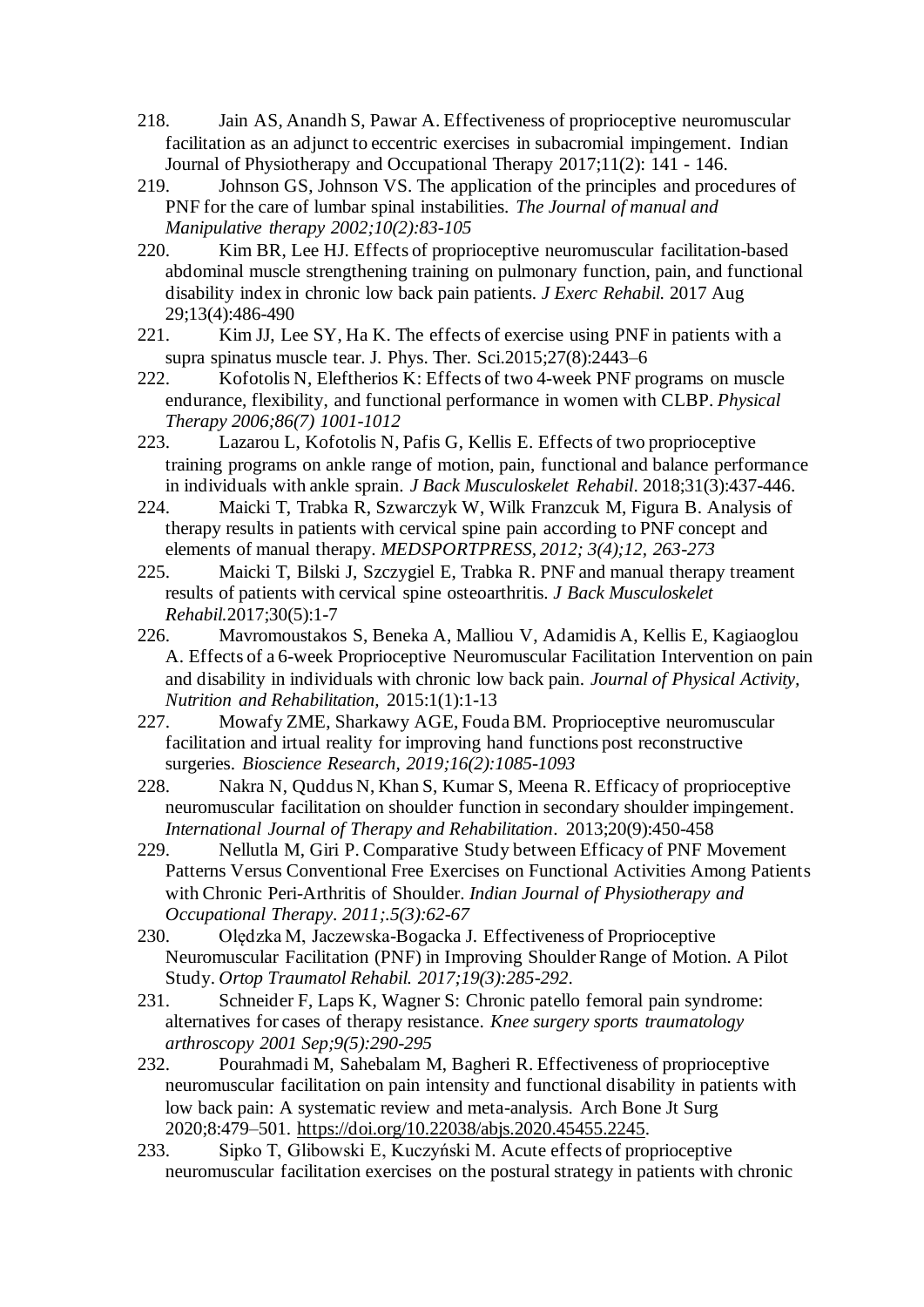low back pain. Complement Ther Clin Pract 2021;44. [https://doi.org/10.1016/j.ctcp.2021.101439.](https://doi.org/10.1016/j.ctcp.2021.101439)<br>234. Song. O. Shen, P. Mao, M. Sun, W.

- 234. Song, Q, Shen, P, Mao, M, Sun, W, Zhang, C, Li, L. Proprioceptive neuromuscular facilitation improves pain and descending mechanics among elderly with knee osteoarthritis. *Scand J Med Sci Sports*. 2020; 30: 1655– 1663. <https://doi.org/10.1111/sms.13709>
- 235. Stepien A, Fabian K, Graff K, Podgurniak M, Wit A. An immediate effect of PNF specific mobilization on the angle of trunk rotation and the TPHA range of motion in adolescent girls with double idiopathic scoliosis - a pilot study, *Scoliosis and Spinal Disorders* 2017;12:29
- 236. Tedla JS, Sangadala DR. Proprioceptive neuromuscular facilitation techniques in adhesive capsulitis: a systematic review and meta-analysis. *J Musculoskelet Neuronal Interact* 2019; 19(4):482-491

## **Face and mimics.**

- 237. Aranha VP, Samuel AJ, Narkeesh K. Correct the smile of a child by neuromuscular facilitation technique: An interesting case report. Int J Health Sci (Qassim). 2017 Apr-Jun;11(2):83-84.
- 238. Barbara M, Antonini G, Vestri A,Volpini L, Monini S. Role of Kabat physical rehabilitation in Bell's palsy:A randomized trial. *Acta Oto-Laryngologica*, 2010; 130:  $167\_172$ <br>239. K
- 239. Kumar C, Kaur Bagga T. Comparison between Proprioceptive Neuromuscular Facilitation and Neuromuscular Re-Education for Reducing Facial Disability and Synkinesis in Patients with Bell's palsy: A Randomized Clinical Trial. *Int J Phys Med Rehabil* 2015;3:4
- 240. Kumar S, Tiwari SP, Effect Of Neuromuscular Reeducation In Bilateral Facial Palsy On Patient With GBS. *Int J Physiother Res* 2014; 2(2):449-52.
- 241. Monini S, Iacolucci CM, Di Traglia M, Lazzarino AJ, Barbara M. Role of Kabat rehabilitation in facial nerve palsy: a randomised study on severe cases of Bell's palsy *Acta Otorhinolaryngol Ital 2016;36:282-288*
- 242. Namura M, Motoyoshi M, Namura Y, Shimizu N: The effect of PNF training on the facial profile. *Journal of oral science 2008;50(1):45-51*
- 243. Olivo SA, Magee DJ: Electromyographic assessment of the activity of the masticatory using the agonist contract – antagonist relax technique (AC) and contract – relax technique (CR). *Manual therapy 2006;11(2):136-145*
- 244. Olivo SA, Magee DJ: Electromyographic activity of the masticatory and cervical muscles during resisted jaw opening movement. *Journal of oral rehabilitation 2007;34(3):184-194*
- 245. Sardaru D, Pendefunda L. Neuro Muscular Facilitation in the re-education of functional problems in facialis paralysis. a practical approach. *Rev. Med. Chir. Soc. Med. Nat.*2013; 117(1) 1-6

#### **Case reports**

246. Carlson M, Hadlock T: Physical Therapist Management following rotator cuff repair for a patient with postpolio syndrome, Case Report. *Physical Therapy 2007:87(2):179-192*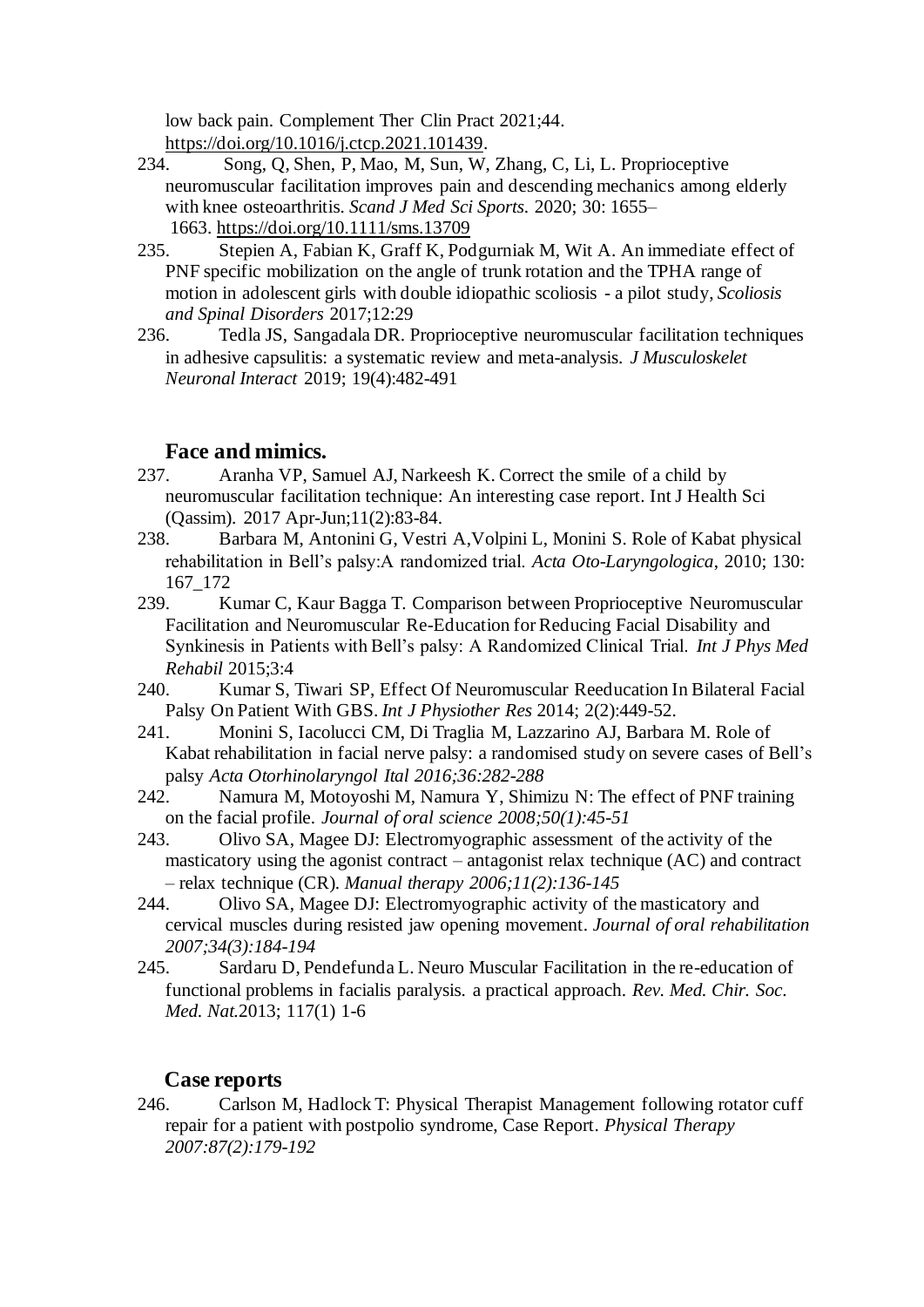- 247. Cayco CS, Gorgon EJR, Lazaro RT. Effects of PNF facilitation on balance, strength, and mobility of an older adult with chronic stroke, a case report *Journal of Bodywork & Movement Therapies* 2017;21(4):767-774
- 248. Cayco CS, Gorgon EJR, Lazaro RT. Proprioceptive neuromuscular facilitation to improve motor outcomes in older adults with chronic stroke. Neurosciences 2019;24(1):53-60, doi: 10.17712/nsj.2019.1.20180322
- 249. Hwang WT, Chung SH, Chung MS, Lee KH, Kim T[.Effect of proprioceptive](http://www.ncbi.nlm.nih.gov/pubmed/26644706) neuromuscular facilitation [D2 flexion and breathing exercises on lymphedema without](http://www.ncbi.nlm.nih.gov/pubmed/26644706)  [a short stretch compression bandage.](http://www.ncbi.nlm.nih.gov/pubmed/26644706) *J Phys Ther Sci. 2015;27(10):3341-3*
- 250. Jeanbart K, Tanner-Bräm C. Mobilization of the neurodynamic system using proprioceptive neuromuscular facilitation decreases pain and increases mobility in lower extremities and Spine-A case report. J Bodyw Mov Ther 2021;27:682–91. [https://doi.org/10.1016/j.jbmt.2021.04.010.](https://doi.org/10.1016/j.jbmt.2021.04.010)
- 251. [Lee BK.](http://www.ncbi.nlm.nih.gov/pubmed/?term=Lee%20BK%5BAuthor%5D&cauthor=true&cauthor_uid=26535219) Effects of the combined PNF and deep breathing exercises on the ROM and the VAS score of a frozen shoulder patient: Single case study. *[J Exerc](http://www.ncbi.nlm.nih.gov/pubmed/26535219)  [Rehabil.](http://www.ncbi.nlm.nih.gov/pubmed/26535219)* 2015;11(5):276-81
- 252. Lee BK. Influence of the proprioceptive neuromuscular facilitation exercise programs on idiopathic scoliosis patient in the early 20s in terms of curves and balancing abilities: single case study. *[J Exerc Rehabil.](http://www.ncbi.nlm.nih.gov/pubmed/26535219)* 2016;12(6):567-574
- 253. Luterek M, Baranowski M, Zakiewicz W, Biel A, Pedizisz P: PNF based rehabilitation in patients with severe haemophilic arthropathy-case study. *Ortopedia traumatologia rehabilitcja 2009 (11) 3, (6) 280-289*
- 254. Morley J J, Perrault T. Chiropractic Management of Myositis Ossificans Traumatica: A Case Report *Journal of the American Chiropractic Association 2012, 4, 16-24*
- 255. Orsini M et al. Physical Therapy Improved Hand Function in a Patient with Traumatic Peripheral Lesion: A Case Study. *American Medical Journal 2012;3(2): 161-168.*
- 256. Pasiut SA, Banach M, Longawa K, Windak F: Stroke rehabilitation conducted by PNF method, with and without the application of botulinum toxin– case reports. *Medical rehabilitation 2005 (9) 1, 15-24*
- 257. Peteraitis T, Smedes F. Scapula motor control training with proprioceptive neuromuscular facilitation in chronic subacromial impingement syndrome: A case report. Journal of Bodywork & Movement Therapies 2020;24:1–7, doi.org/10.1016/j.jbmt.2020.03.005
- 258. Smedes F, Giacometti da Silva L. Motor learning with the PNF-concept, an alternative to CIMT in a patient after stroke; a case report. *JBMT 2019;23:622-627*. <https://doi.org/10.1016/j.jbmt.2018.05.003>
- 259. Smedes F, Heidmann M, Keogh J. PNF- based Gait Rehabilitation-training after a Total Hip Arthroplasty in congenital pelvic malformation; A case report. Physiother Theory Pract 2021;00:1–10.
	- [https://doi.org/10.1080/09593985.2021.1955422.](https://doi.org/10.1080/09593985.2021.1955422)
- 260. Smedes F, Oefentherapie met het PNF concept: een zinvolle behandelstrategie. *Fysiopraxis* 2006 (6) 22-27+ internet (Exercise therapy with the PNF concept a useful therapy strategy)
- 261. Smedes F, Komt een vrouw bij de fysiotherapeut. Case report. *Fysiopraxis* 2009 (1) 42-46+ internet (Comes a woman to the physiotherapist. Case report)

# **Spasticity**